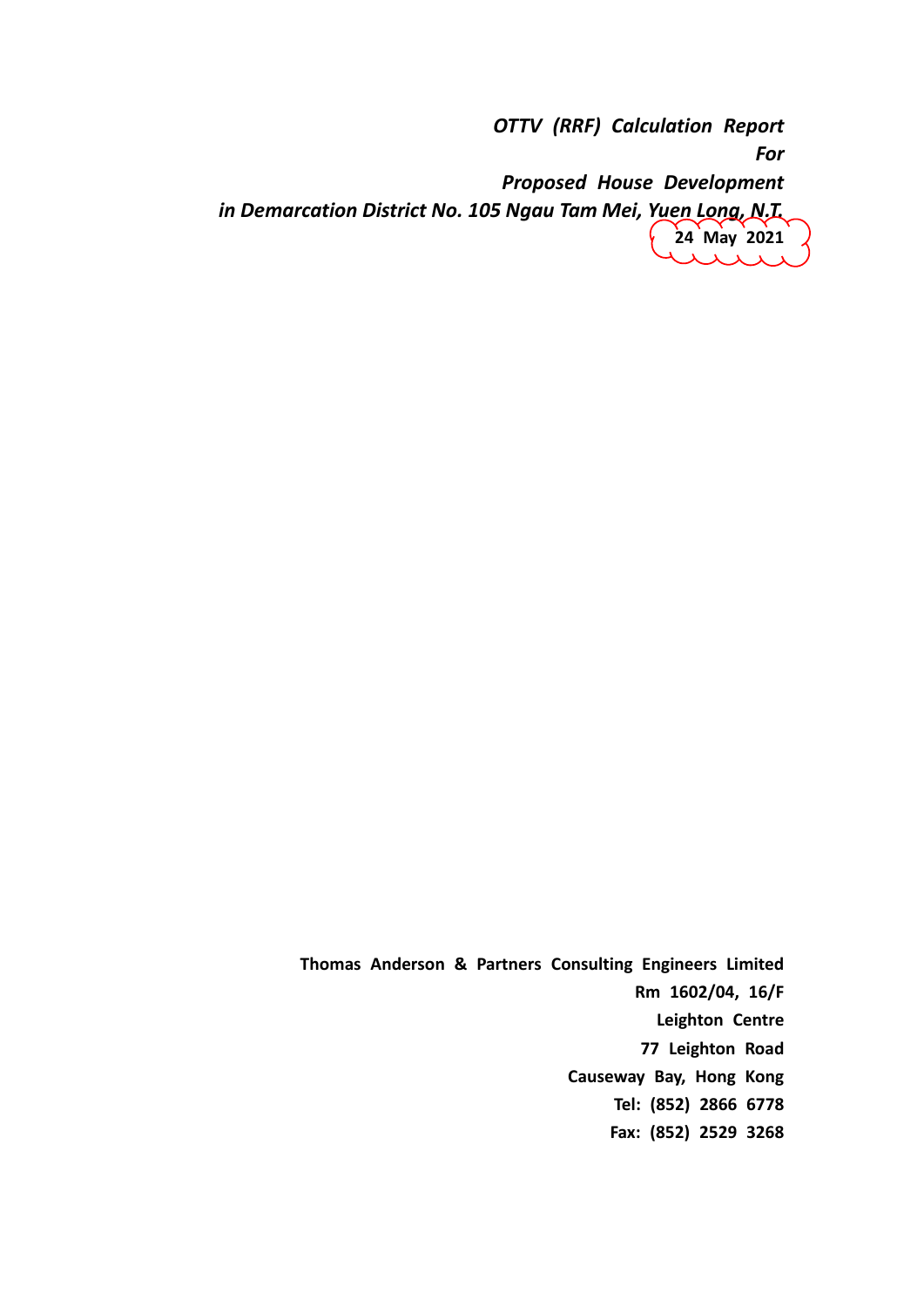BD ref. BD 2/9179/15

**OTTV(RRF) Calculation Report**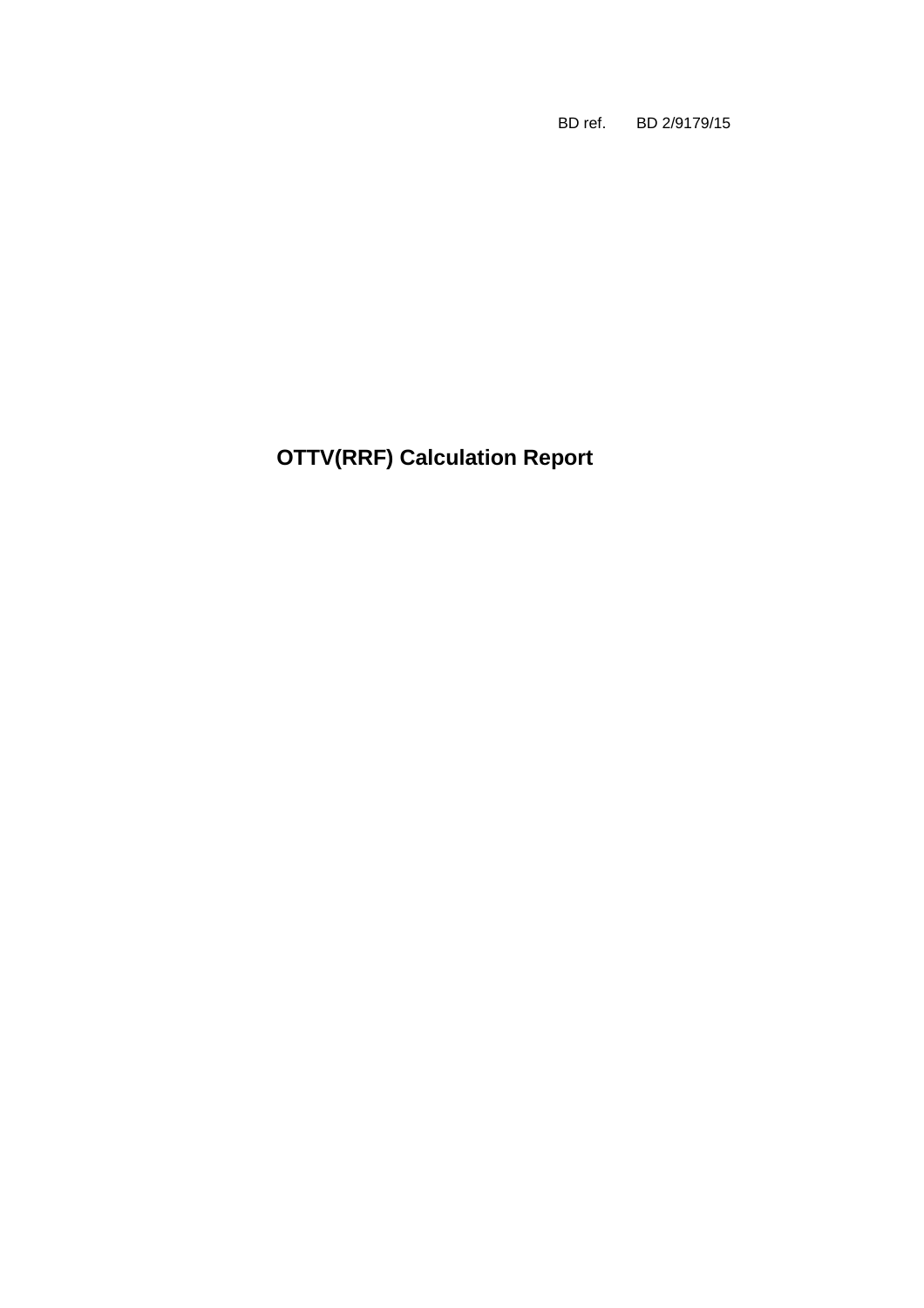## **INTRODUCTION**

The building is Lot 2115, D.D. 105, Ngau Tam Mei, Yuen Long (RRF)

The General Building Plan has been submitted to Buildings Department under submission letter dated 2 Feb 2021.

This document is the Overall Thermal Transfer Value calculation for energy consumption of the building envelope demostrated by computation in accordance with the Code of Practice for Overall Thermal Transfer Value in Buildings

Support calculation, building information, glazing information and

general building plan are submitted in the attached document.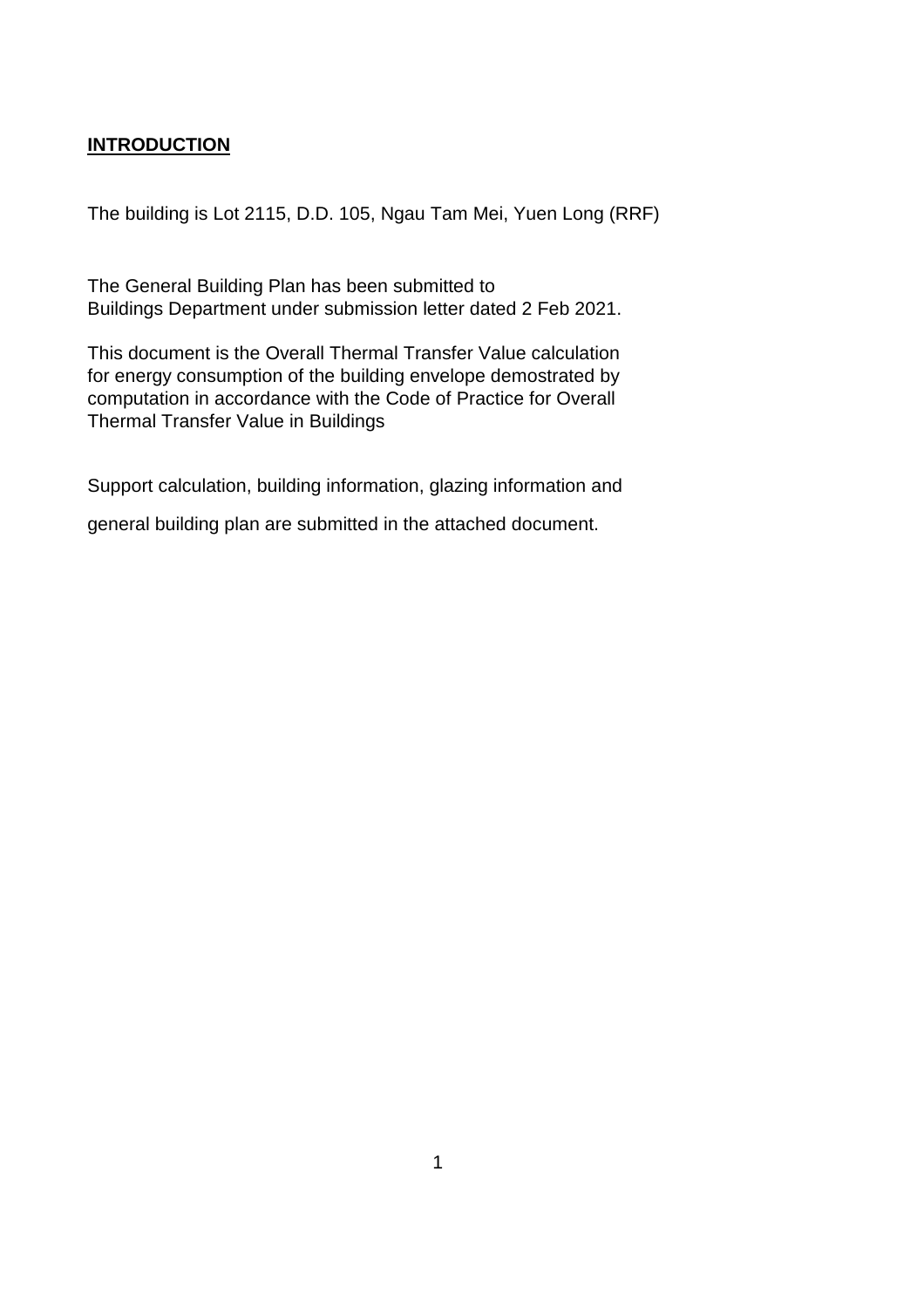## **CONCLUSION**

The following result are obtained from the submitted calculation in Form OTTV 4

for Podium =  $16.41$  W/m<sup>2</sup> <56 W/m<sup>2</sup> as required by BD requirement

Therefore, the recreation facilities of residential has been designed and contructed to have a suitable Overall Thermal Transfer Value (OTTV)(RRF) in accordance with section 39 of the Building Ordinace.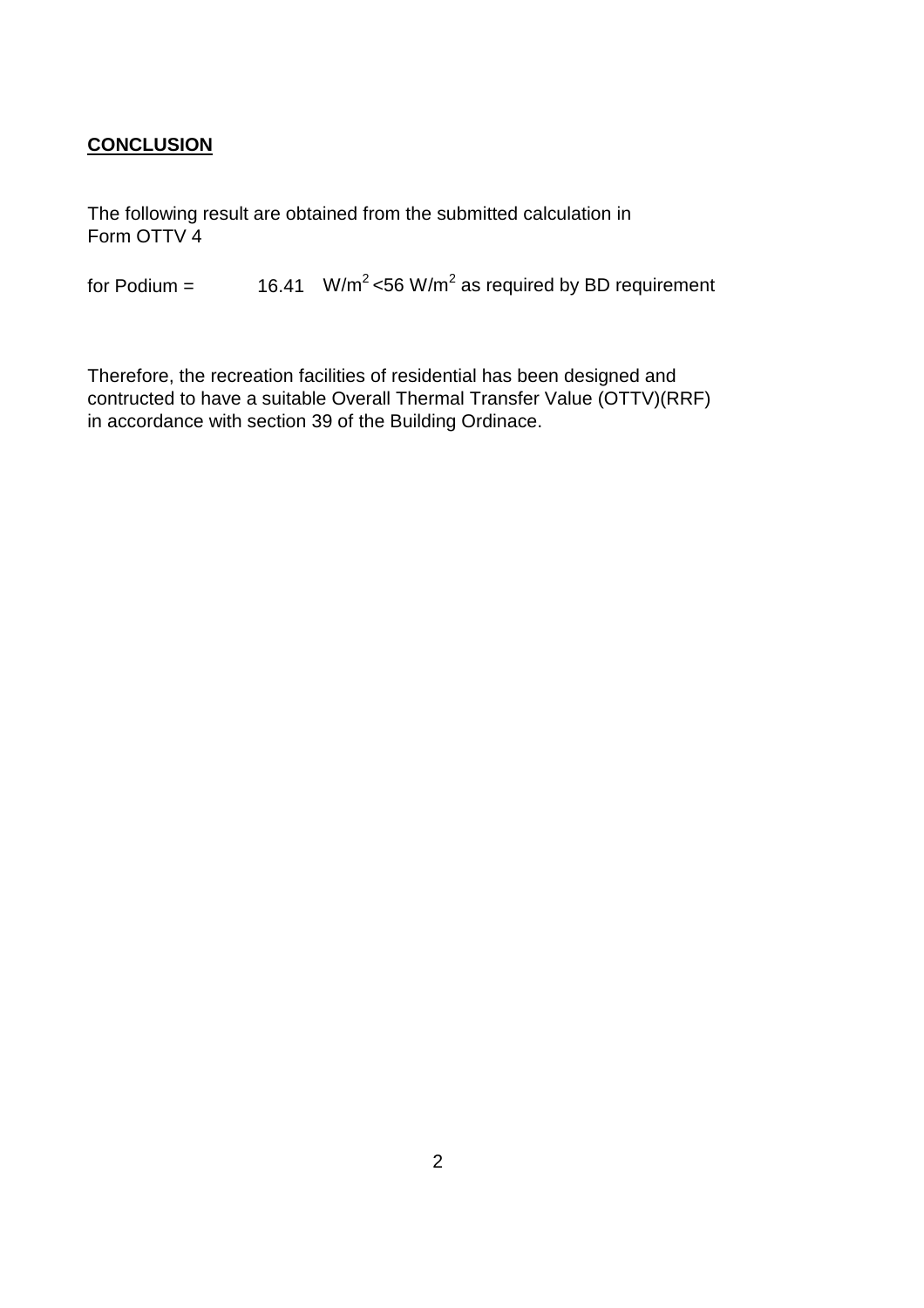## **Gross Wall Calculations**

| Storey heights: | 4.75 | m |
|-----------------|------|---|
| Ground floor:   | 4.75 | m |

| <b>East Elevation</b>    |  |  |                      |                                    |            |
|--------------------------|--|--|----------------------|------------------------------------|------------|
| Recreation Facilties G/F |  |  |                      | 4.13 x 4.75 = 19.6 m <sup>2</sup>  | 19.6 $m^2$ |
| <b>South Elevation</b>   |  |  |                      |                                    |            |
| Recreation Facilties G/F |  |  |                      | 3.275 x 4.75 = 15.6 m <sup>2</sup> | 15.6 $m^2$ |
| <b>West Elevation</b>    |  |  |                      |                                    |            |
| Recreation Facilties G/F |  |  |                      | 3.61 x 4.75 = 17.1 m <sup>2</sup>  | 17.1 $m^2$ |
| <b>North Elevation</b>   |  |  |                      |                                    |            |
| Recreation Facilties G/F |  |  | $4.85 \times 4.75 =$ | 23.0 $m^2$                         | 23.0 $m^2$ |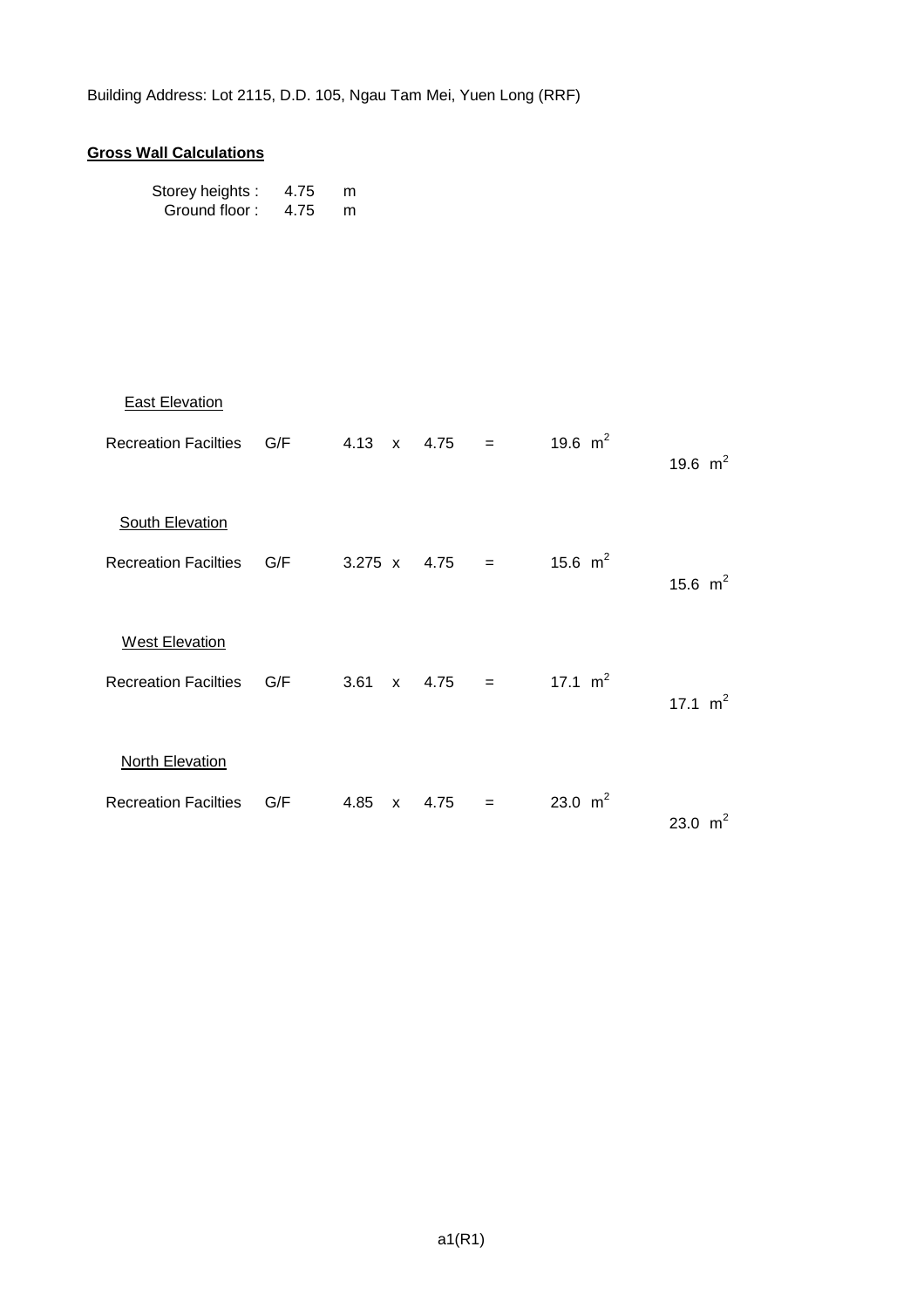## **Window Schedule**

| Orientation<br>of Facade | Floor | Glass<br>Thickness<br>${\sf m}$ | <b>Type</b> | Size and no./floor<br>m | Total area<br>per floor<br>m <sup>2</sup> |
|--------------------------|-------|---------------------------------|-------------|-------------------------|-------------------------------------------|
| East                     | G/F   | 0.01                            | Tinted      | $2.8 \times 3.6$        | 10.1                                      |
| South                    |       |                                 |             |                         |                                           |
| West                     | G/F   | 0.01                            | Tinted      | $3.65 \times 3.6$       | 13.1                                      |

North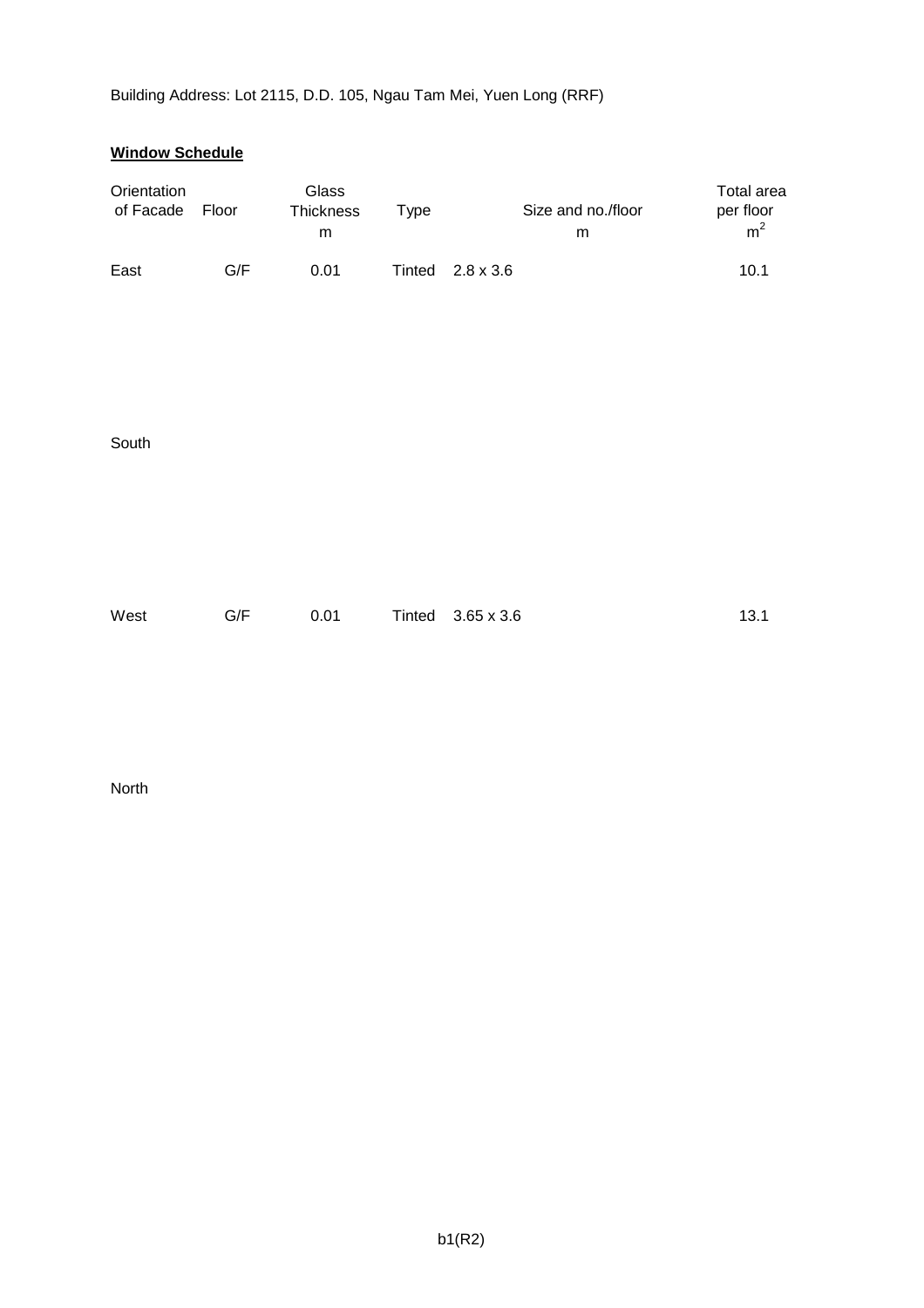#### **East Elevation**

## Wall composite areas

|     |                                                  | Glazing Area in panel/curtain wall from Window Schedule |     |      |                |
|-----|--------------------------------------------------|---------------------------------------------------------|-----|------|----------------|
| G/F | $2.8 \times 3.6$                                 |                                                         | $=$ | 10.1 | m <sup>2</sup> |
|     |                                                  |                                                         | $=$ | 10.1 | m <sup>2</sup> |
| G/F | <b>Composite Concrete Walls Areas</b><br>19.6175 | $-10.1$                                                 | $=$ | 9.5  | m <sup>2</sup> |
|     |                                                  |                                                         | $=$ | 9.5  | m <sup>2</sup> |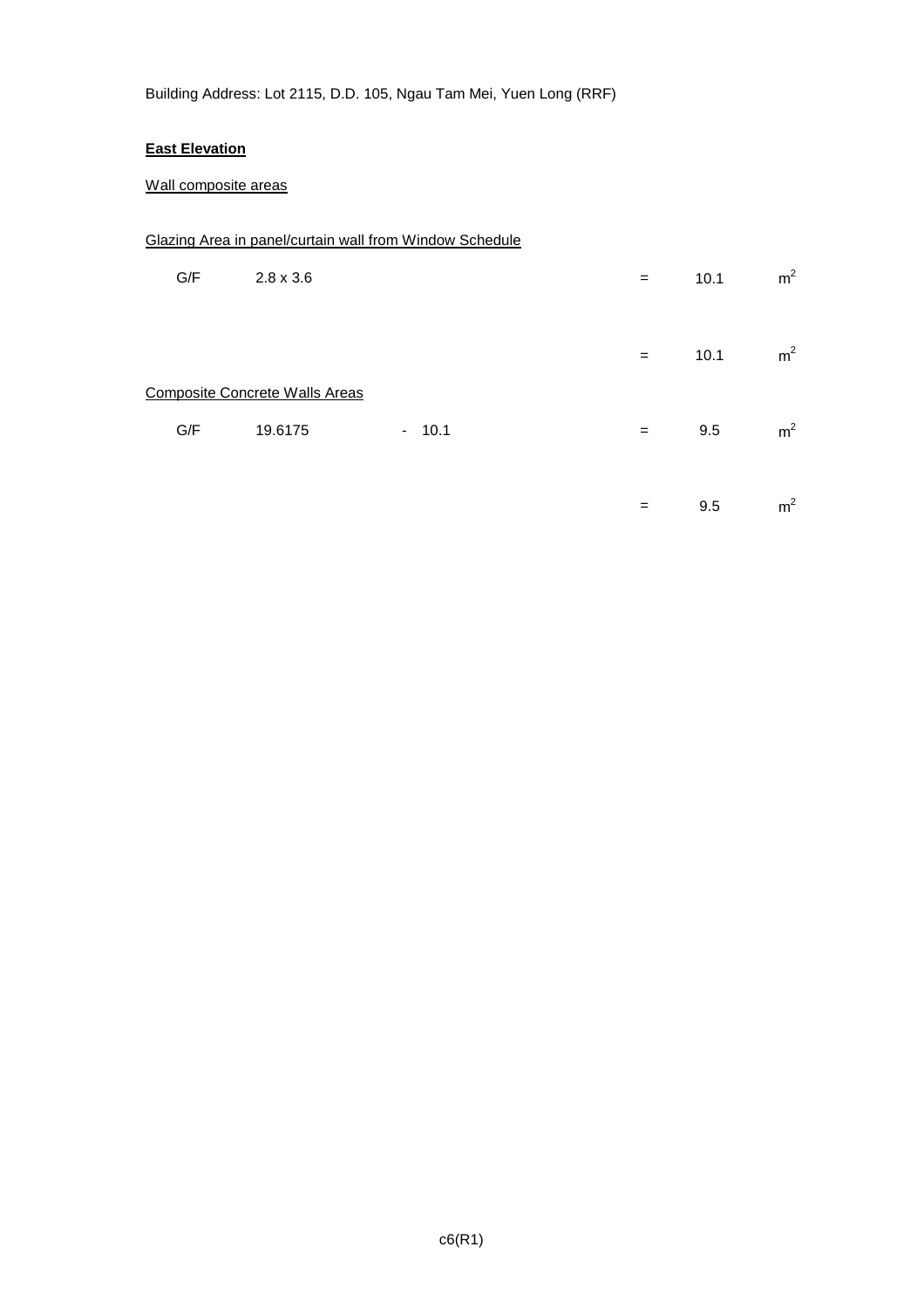## **South Elevation**

## Wall composite areas

## Glazing Area in panel/curtain wall from Window Schedule

| G/F | $\pmb{0}$                             |   |     | $=$ | 0.0  | m <sup>2</sup> |
|-----|---------------------------------------|---|-----|-----|------|----------------|
|     |                                       |   |     | $=$ | 0.0  | m <sup>2</sup> |
|     | <b>Composite Concrete Walls Areas</b> |   |     |     |      |                |
| G/F | 15.6                                  | ٠ | 0.0 | $=$ | 15.6 | m <sup>2</sup> |
|     |                                       |   |     |     |      |                |
|     |                                       |   |     | $=$ | 15.6 | m <sup>2</sup> |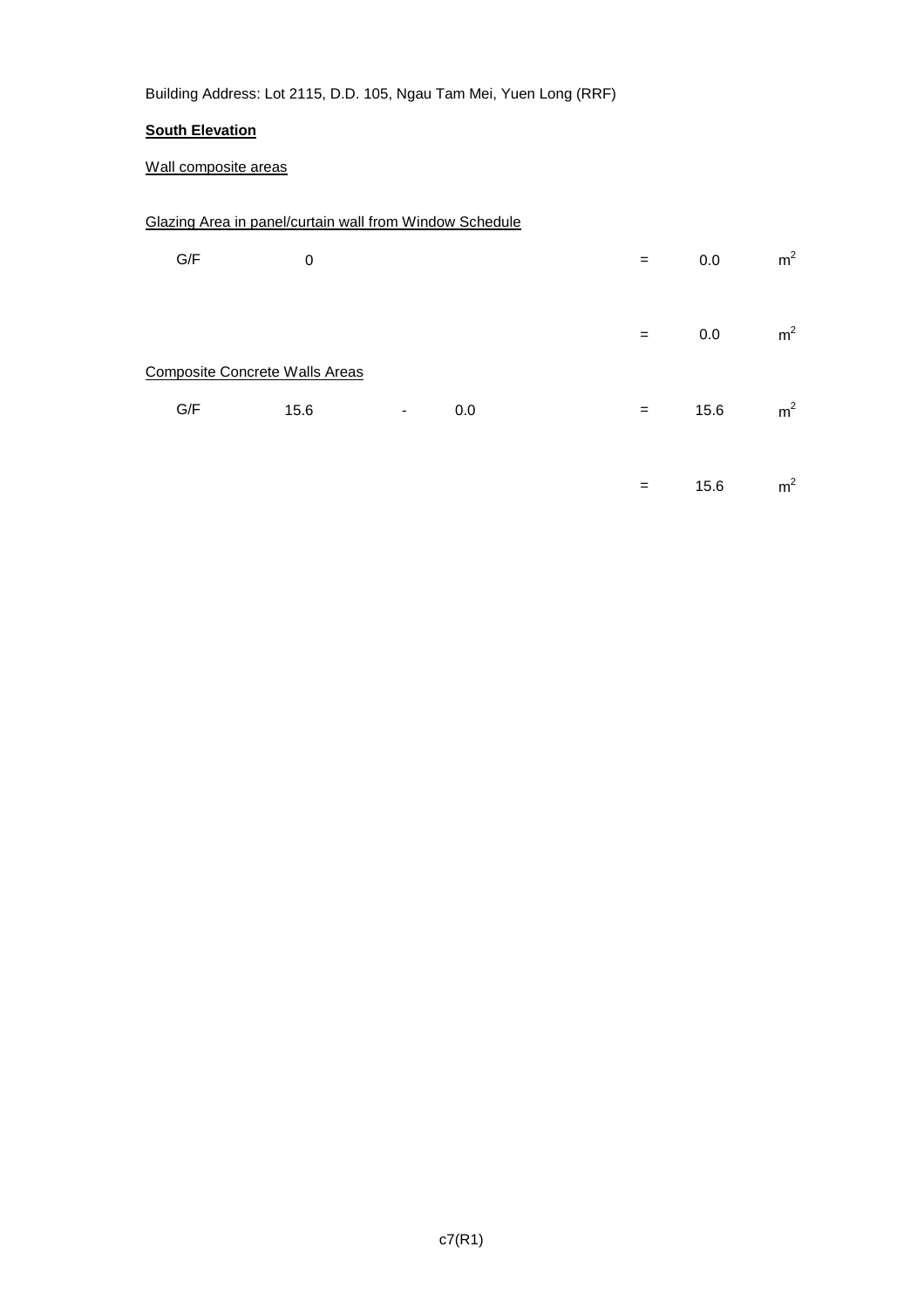## **West Elevation**

## Wall composite areas

## Glazing Area in panel/curtain wall from Window Schedule

| G/F | $3.65 \times 3.6$                             |         | $=$ | 13.1 | m <sup>2</sup> |
|-----|-----------------------------------------------|---------|-----|------|----------------|
|     |                                               |         | $=$ | 13.1 | m <sup>2</sup> |
| G/F | <b>Composite Concrete Walls Areas</b><br>17.1 | $-13.1$ | $=$ | 4.0  | m <sup>2</sup> |
|     |                                               |         | $=$ | 4.0  | m <sup>2</sup> |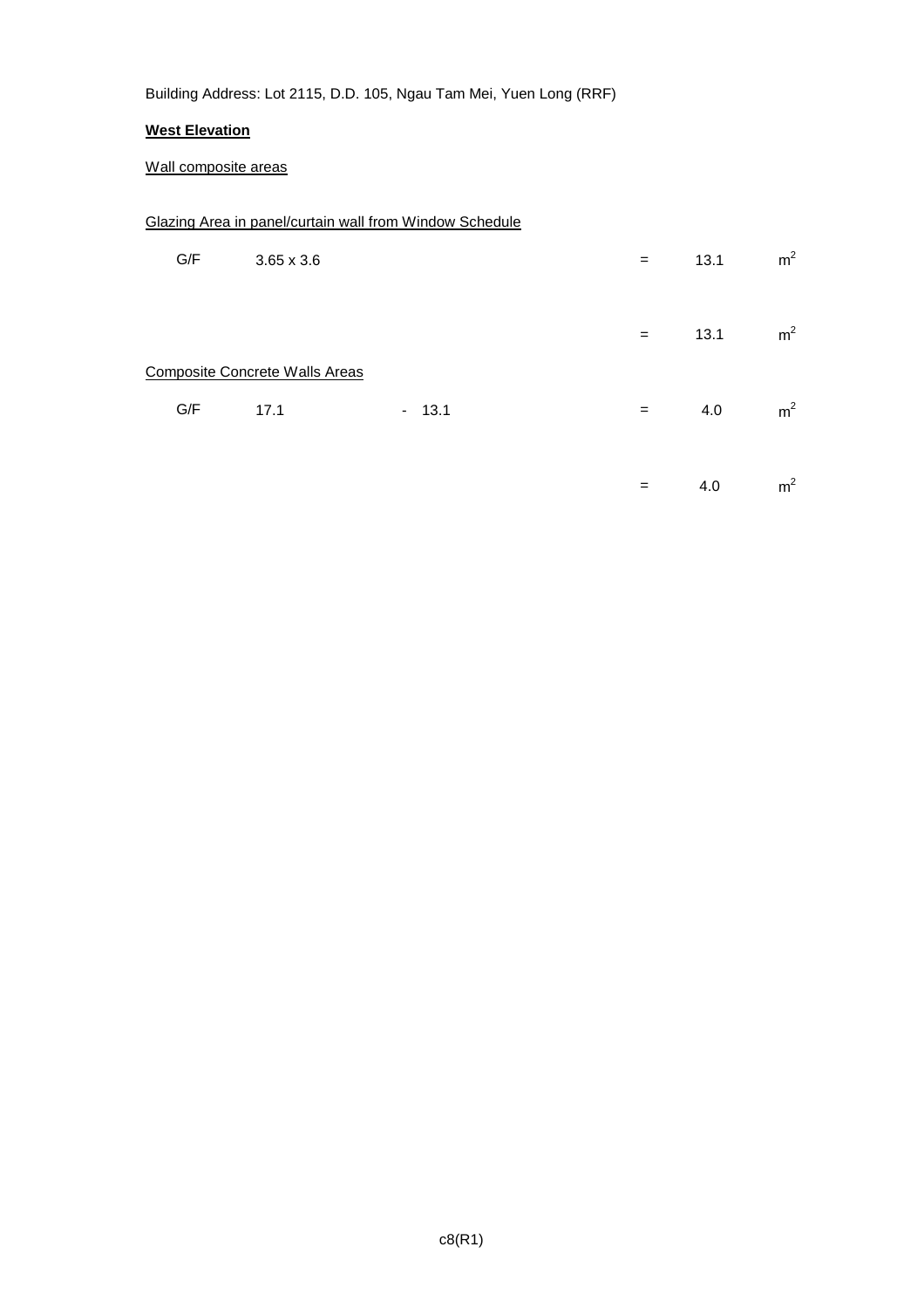## **North Elevation**

## Wall composite areas

## Glazing Area in 100mm panel/curtain wall from Window Schedule

| G/F | $\mathbf 0$                                   |        | $=$ | 0.0  | m <sup>2</sup> |
|-----|-----------------------------------------------|--------|-----|------|----------------|
|     |                                               |        | $=$ | 0.0  | m <sup>2</sup> |
| G/F | <b>Composite Concrete Walls Areas</b><br>23.0 | $-0.0$ | $=$ | 23.0 | m <sup>2</sup> |
|     |                                               |        | $=$ | 23.0 | m <sup>2</sup> |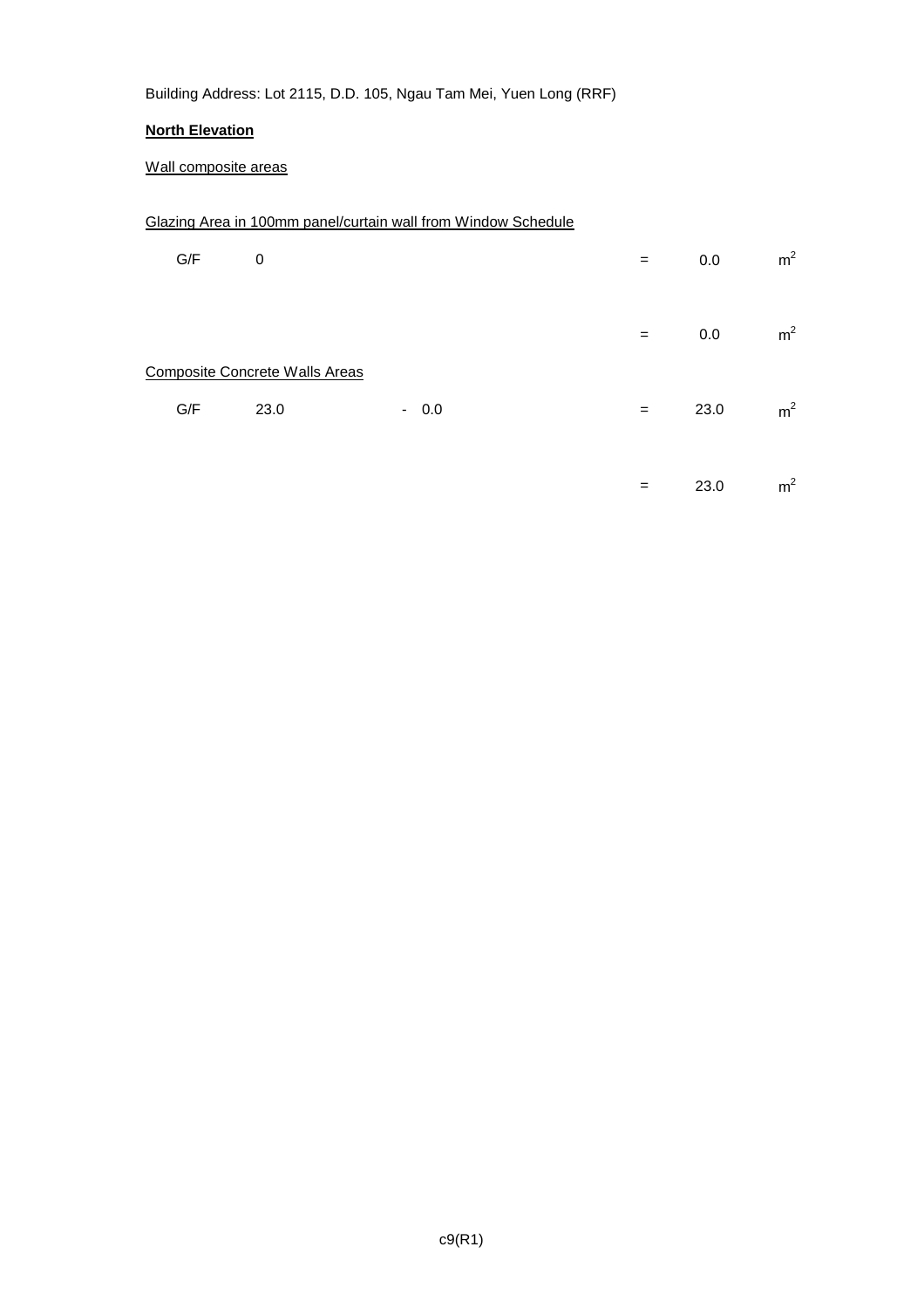## **Accountable Roof Area**

| Podium Roof     |      |     |     |                |
|-----------------|------|-----|-----|----------------|
| Gross Area      |      | $=$ |     | m <sup>2</sup> |
| Roof Panel      | 8.35 | $=$ | 8.4 | m <sup>2</sup> |
| Roof            |      |     |     |                |
| non-accountable |      | $=$ | Nil | m <sup>2</sup> |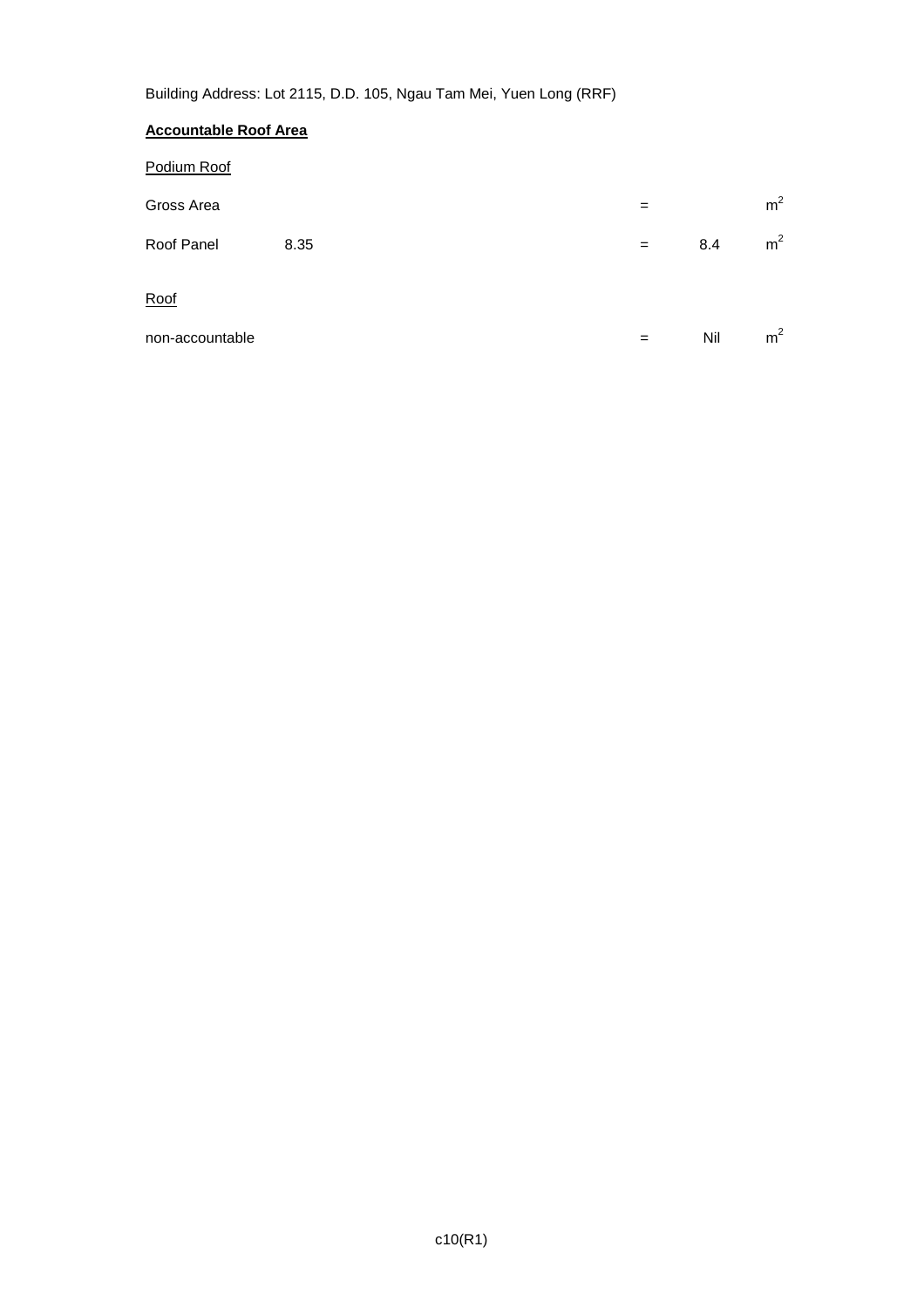## **"U" value of composite beams & columns**

| W1 for beam & column          | resistance | Weight $(kg/m^2)$ |
|-------------------------------|------------|-------------------|
| external surface film         | 0.044      |                   |
| 5 mm white mosaic tiles       | 0.003      | 12.50             |
| 10 mm cement / sand render    | 0.014      | 18.60             |
| 600 mm concrete beam & cloumn | 0.278      | 1440.00           |
| 10mm gypsum plaster           | 0.026      | 11.20             |
| internal surface film         | 0.299      |                   |
| Totals                        | 0.664      | 1482.30           |

 $U =$  1.505 W/m<sup>2o</sup>C

#### **"U" value of composite conrete walls**

| W2 for wall panel          | resistance | Weight ( $kg/m2$ ) |
|----------------------------|------------|--------------------|
| external surface film      | 0.044      |                    |
| 5 mm white mosaic tiles    | 0.003      | 12.50              |
| 10 mm cement / sand render | 0.014      | 18.60              |
| 150 mm concrete panel      | 0.069      | 240.00             |
| 10 mm gypsum plaster       | 0.026      | 11.20              |
| internal surface film      | 0.299      |                    |
| Totals                     | 0.456      | 282.30             |

 $U =$  2.193 W/m<sup>2o</sup>C

#### **"U" value of core walls**

| W3 for wall panel          | resistance | Weight ( $kg/m2$ ) |
|----------------------------|------------|--------------------|
| external surface film      | 0.044      |                    |
| 5 mm white mosaic tiles    | 0.003      | 12.50              |
| 10 mm cement / sand render | 0.014      | 18.60              |
| 250 mm concrete wall       | 0.116      | 720.00             |
| 10 mm gypsum plaster       | 0.026      | 11.20              |
| internal surface film      | 0.299      |                    |
| Totals                     | 0.502      | 762.30             |

 $U =$  1.991 W/m<sup>2o</sup>C

## **"U" value of composite roof**

| R1 for beams (panels)        | resistance | Weight $(kg/m^2)$ |
|------------------------------|------------|-------------------|
| external surface film        | 0.055      |                   |
| 25 mm tiles                  | 0.023      | 52.50             |
| 20 mm asphalt                | 0.017      | 47.00             |
| 50 mm cement / sand screed   | 0.069      | 93.00             |
| 50 mm polystyrene insulation | 1.471      | 1.25              |
| 600 mm r. concrete           | 0.278      | 1440.00           |
| 10 mm gypsum plaster         | 0.026      | 11.20             |
| internal surface film        | 0.801      |                   |
| Totals                       | 2.740      | 1644.95           |

$$
\mathsf{U} =
$$

 $0.365$  W/m<sup>2o</sup>C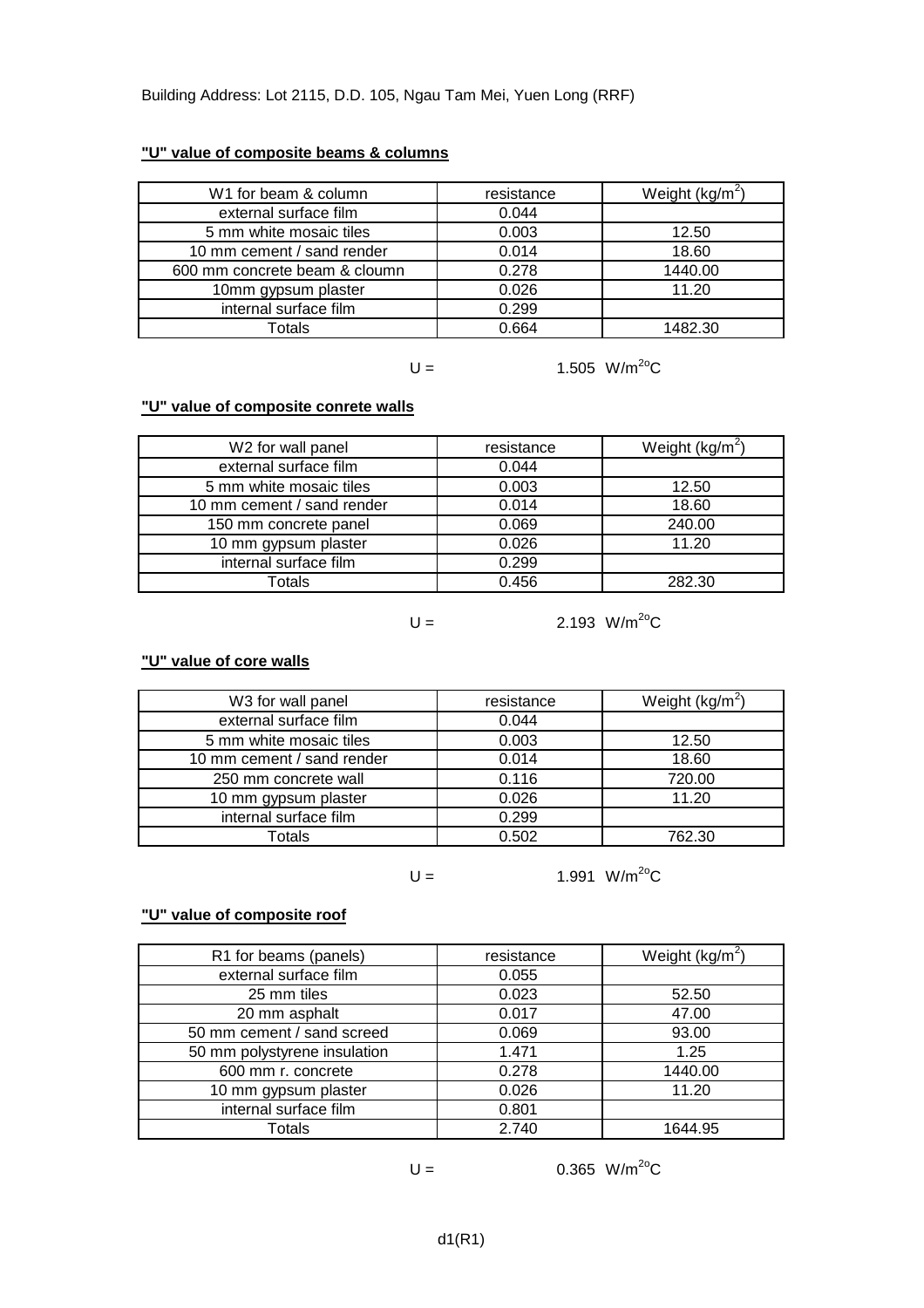#### Building (Energy Efficiency) Regulation Form OTTV 1 Calculation of 'U' Value of Composite Wall/Roof and Detail of Other Values

Sheet No. A 1

Building Address: Lot 2115, D.D. 105, Ngau Tam Mei, Yuen Long (RRF) BD Ref 2/9179/15

Physical data of Opaque Wall

Facade Orientation facing East Elevation Schar Factor (Separation Solar Factor 168

\*Wall/Roof Code No. W1 W2 W3 W4 Location of \*Wall/<del>Roof</del> Concrete Walls G/F External Finish Material  $\begin{array}{c} \n\hline\n\end{array}$  white mosaic tiles Conductivity W/m<sup>0</sup>C 1.5 Pensity kg/m<sup>3</sup>  $\frac{2500}{0.005}$ Thickness m 0.005 Absortivity  $(\alpha)$ Intermediate component \_ \_ \_ \_ \_ \_ \_ \_ \_ \_ \_ \_ \_ \_ \_ \_ \_ cement reder Conductivity  $W/m^0C$  0.72 Density kg/m<sup>3</sup> 1860 Thickness m 0.01 Intermediate component \_ \_ \_ \_ \_ \_ \_ \_ \_ \_ \_ \_ \_ \_ \_ \_ \_ \_ r. concrete Conductivity W/m<sup>0</sup>C 2.16 <u>Density kg/m<sup>3</sup></u>  $\frac{2400}{0.15}$ Thickness m Intermediate component Conductivity W/m<sup>o</sup>C <u>---------</u><br><u>Density kg/m3</u> Thickness m Intermediate component Conductivity W/m<sup>0</sup>C Density kg/m<sup>3</sup> Thickness m Internal Finish Material white semi gloss paint on gypsum plaster Conductivity W/m<sup>0</sup>C 0.38 Dens<u>ity kg/m<sup>3</sup>\_</u>  $\frac{1120}{0.02}$  – **Thickness m** 0.02 Absortivity  $(\alpha)$  0.3 U' value of composite \*Wall/Roof **2.19** Area of \*Wall/<del>Roof</del> m<sup>2</sup> 9.54 Density of composite \*Wall/<del>Roof</del> kg/m<sup>2</sup> 282 Equivalent temperature Different  $(TD_{EQ})$  | 4.30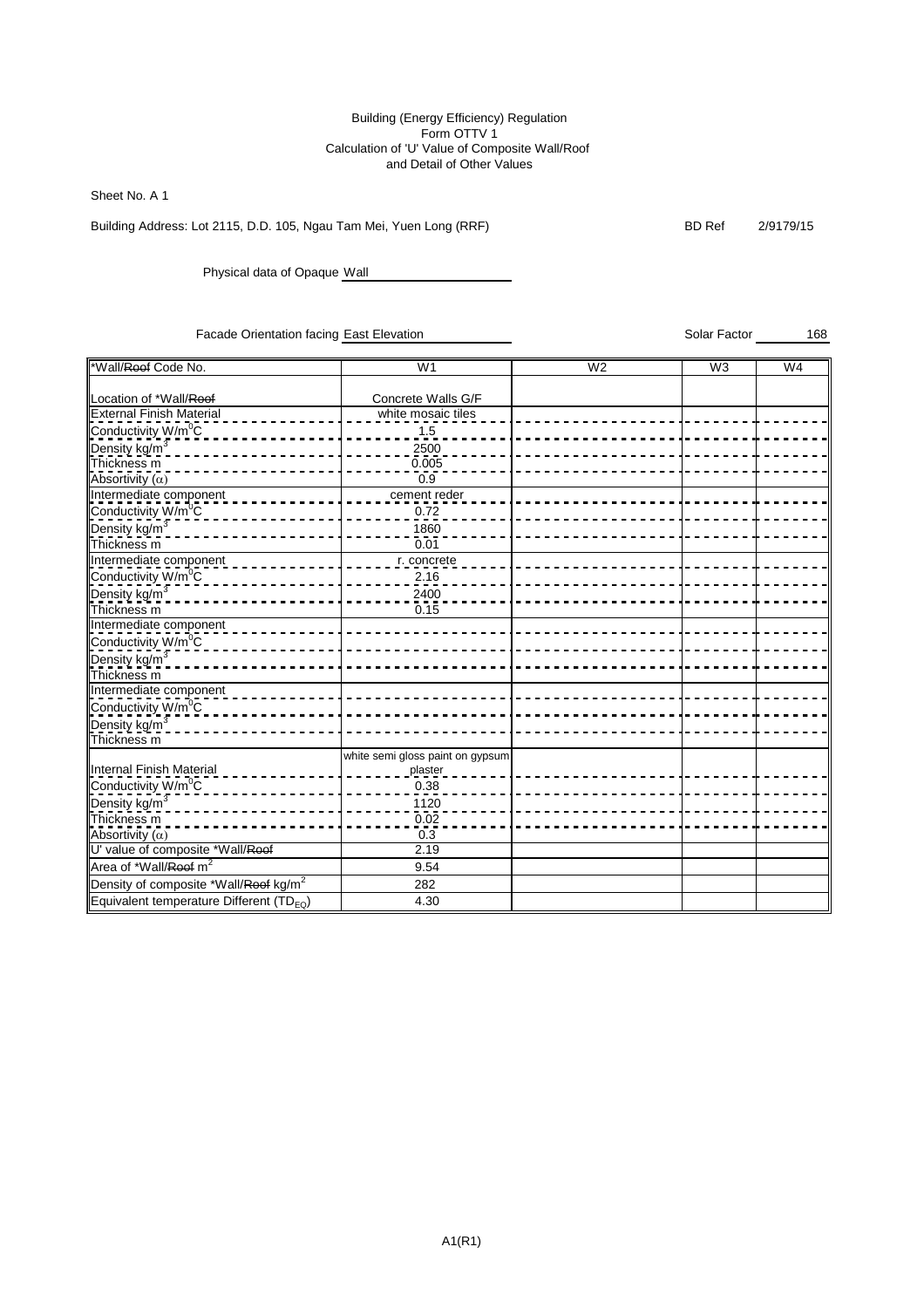#### Building (Energy Efficiency) Regulation Form OTTV 2 Windows/Rooflight Schedule

Sheet No. B 1 2/9179/15

Building Address: Lot 2115, D.D. 105, Ngau Tam Mei, Yuen Long (RRF)

Physical data on \*window/rooflight

Facade Orientation facing **East Elevation** Contains Colar Factor (SF) is 168 \*Windows/<del>Rooflight</del> Code No. F<sub>1</sub> F<sub>2</sub> F<sub>4</sub> Location of \*Window/Rooflight G/F unshaded Glazing type **Clear** Thickness m 0.01 Shading Coefficient (SC) 80.43 Type of shading device **and in the set of shading device** External Shading Multiplier (ESM) 1 Area of glazing  $m<sup>2</sup>$ 10.08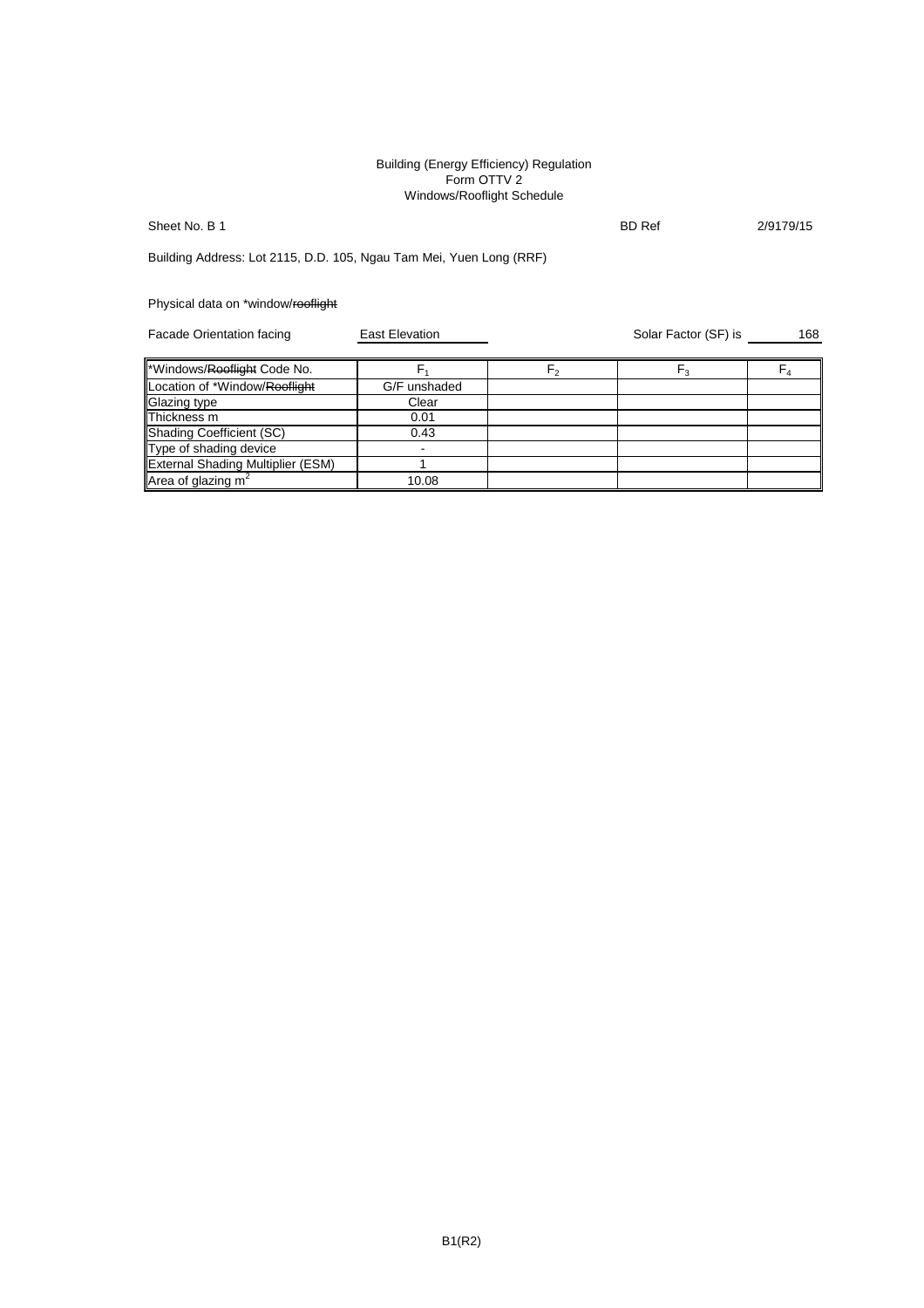#### Building (Energy Efficiency) Regulation Form OTTV 3 Calculation of OTTV of Individual Facade in Building Envelope

Sheet No. C 1 BD Ref 2/9179/15

Building Address: Lot 2115, D.D. 105, Ngau Tam Mei, Yuen Long (RRF)

Facade Orientation facing : East Elevation

Opaque \*Wall/Roofs

|                | $PQQQQQV = IQQU$   |                  |             |      |                  |           |             |
|----------------|--------------------|------------------|-------------|------|------------------|-----------|-------------|
| Code No.       | Description        |                  | $^*A_w/A_v$ | ΙU   | $\alpha$         | $D_{EQ}$  | Sum         |
| W <sub>1</sub> | Concrete Walls G/F |                  | 9.54        | 2.19 | 0.9 <sub>l</sub> | 4.3       | 80.95       |
| W <sub>2</sub> |                    |                  |             |      |                  |           |             |
| W <sub>3</sub> |                    |                  |             |      |                  |           |             |
| W4             |                    |                  |             |      |                  |           |             |
|                |                    | <b>Subtotals</b> | 9.54(A)     |      |                  | Heat Gain | $80.95$ (C) |
|                |                    |                  |             |      |                  |           |             |

Fenestration

| <b>UNUURUUT</b> |                      |           |                        |           |            |           |              |
|-----------------|----------------------|-----------|------------------------|-----------|------------|-----------|--------------|
|                 | Code No. Description |           | $*At_w/At_r$           | <b>SC</b> | <b>ESM</b> | ISF       | ISum         |
| IF <sub>1</sub> | G/F unshaded         |           | 10.08                  | 0.43      | 1.00       | 168       | 728.18       |
| F <sub>2</sub>  |                      |           |                        |           |            |           |              |
| F <sub>3</sub>  |                      |           |                        |           |            |           |              |
| $\overline{F4}$ |                      |           |                        |           |            |           |              |
|                 |                      | Subtotals | $10.08$ <sup>(B)</sup> |           |            | Heat Gain | $728.18$ (D) |

Gross Heat Gain  $(C+D) =$ <br>
809.13<br>
Gross Area  $(A+B) =$ <br>
19.62 Gross Area (A+B) = 19.62<br>
OTTV = (C+D)/(A+B) = 19.62<br>
41.25 W/m<sup>2</sup>  $OTTV = (C+D)/(A+B) =$ 

\*Delete as appropriate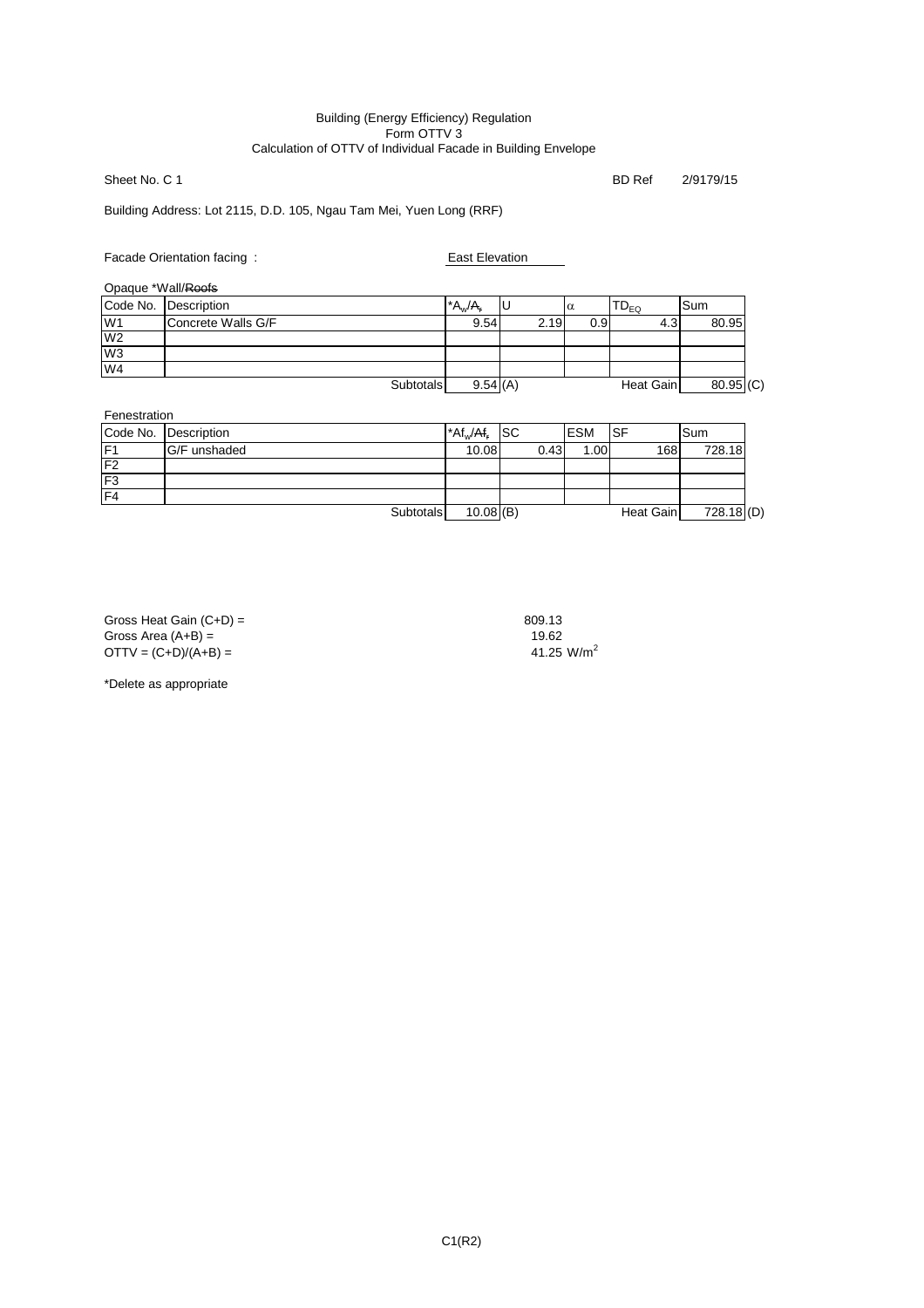#### Building (Energy Efficiency) Regulation Form OTTV 1 Calculation of 'U' Value of Composite Wall/Roof and Detail of Other Values

Sheet No. A 2 BD Ref 2/9179/15

Building Address: Lot 2115, D.D. 105, Ngau Tam Mei, Yuen Long (RRF)

Physical data of Opaque Wall

Facade Orientation facing South Elevation Summary Solar Factor Solar Factor 191

\*Wall/Roof Code No. W1 W2 W3 W4 Location of \*Wall/Roof Concrete Walls G/F-1/F External Finish Material  $\begin{array}{c} \begin{array}{c} \end{array}$  white mosaic tiles Conductivity W/m<sup>0</sup>C 1.5 Pensity kg/m<sup>3</sup>  $\frac{2500}{0.005}$ Thickness m 0.005  $\overline{\mathsf{Abs}}$ ortivity  $\overline{(\alpha)}$ Intermediate component \_ \_ \_ \_ \_ \_ \_ \_ \_ \_ \_ \_ \_ \_ \_ \_ \_ cement reder Conductivity  $W/m^0C$  0.72 Density kg/m<sup>3</sup> 1860 Thickness m 0.01 Intermediate component \_ \_ \_ \_ \_ \_ \_ \_ \_ \_ \_ \_ \_ \_ \_ \_ \_ \_ r. concrete Conductivity W/m<sup>o</sup>C 2002 2002 2003 2004 2010 2010 <u>Density kg/m<sup>3</sup></u>  $\frac{2400}{0.15}$ Thickness m Intermediate component Conductivity W/m<sup>o</sup>C <u>---------</u><br><u>Density kg/m3</u> Thickness m Intermediate component Conductivity W/m<sup>0</sup>C Density kg/m<sup>3</sup> Thickness m Internal Finish Material white semi gloss paint on gypsum plaster Conductivity W/m<sup>0</sup>C 0.38 Dens<u>ity kg/m<sup>3</sup>\_</u>  $\frac{1120}{0.02}$  - -**Thickness m** 0.02 Absortivity  $(\alpha)$  0.3 U' value of composite \*Wall/Roof **2.19** Area of \*Wall/<del>Roof</del> m<sup>2</sup> 15.56 Density of composite \*Wall/<del>Roof</del> kg/m<sup>2</sup> 282 Equivalent temperature Different  $(TD_{EQ})$  | 4.23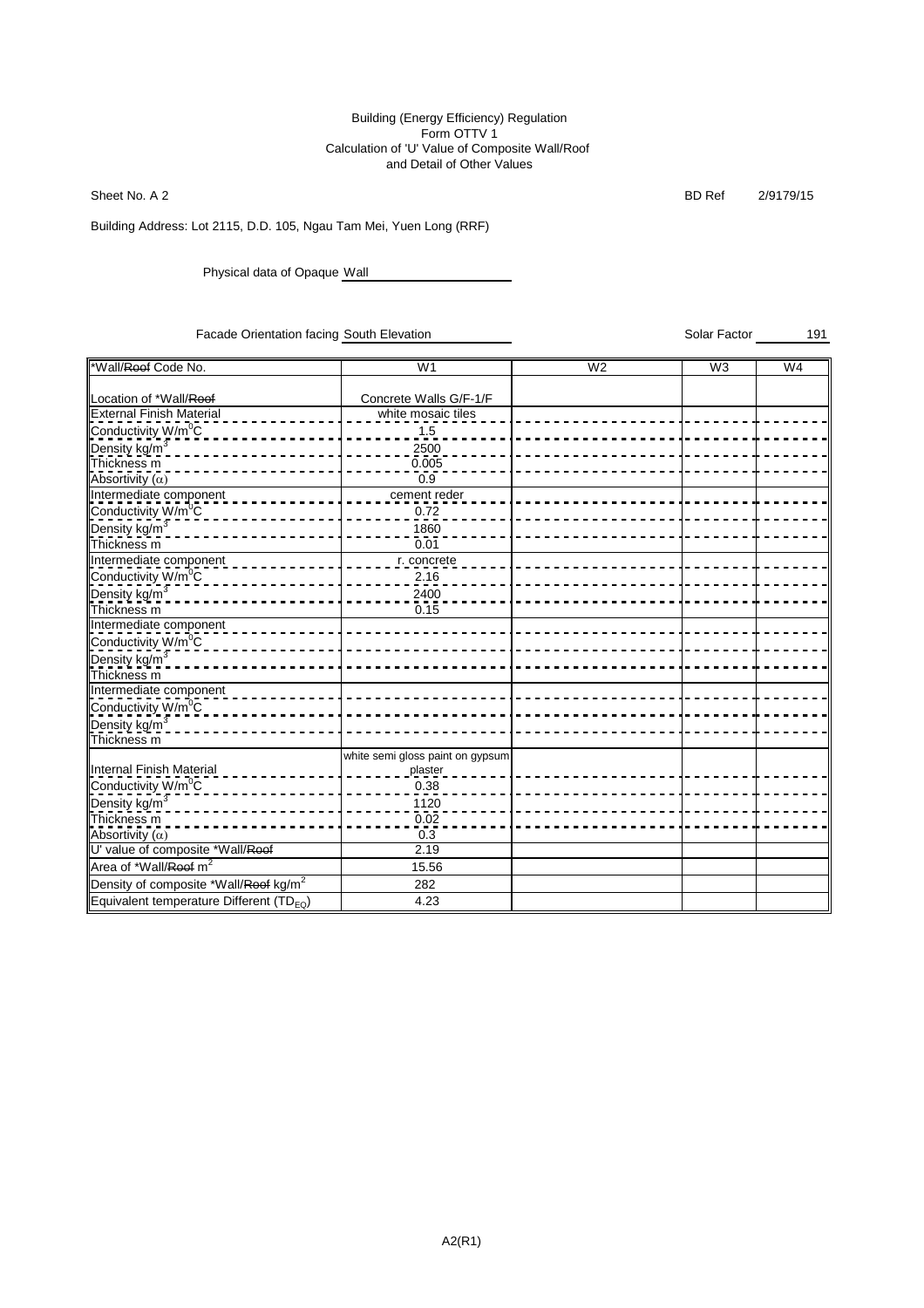#### Building (Energy Efficiency) Regulation Form OTTV 2 Windows/Rooflight Schedule

## Sheet No. B 2 8/9179/15

Building Address: Lot 2115, D.D. 105, Ngau Tam Mei, Yuen Long (RRF)

## Physical data on \*window/rooflight

| Facade Orientation facing                | South Elevation |                | Solar Factor (SF) is | 191 |
|------------------------------------------|-----------------|----------------|----------------------|-----|
| *Windows/Rooflight Code No.              |                 | F <sub>2</sub> | $F_3$                |     |
| Location of *Window/Rooflight            |                 |                |                      |     |
| Glazing type                             |                 |                |                      |     |
| Thickness m                              |                 |                |                      |     |
| <b>Shading Coefficient (SC)</b>          |                 |                |                      |     |
| Type of shading device                   |                 |                |                      |     |
| <b>External Shading Multiplier (ESM)</b> |                 |                |                      |     |
| Area of glazing $m2$                     |                 |                |                      |     |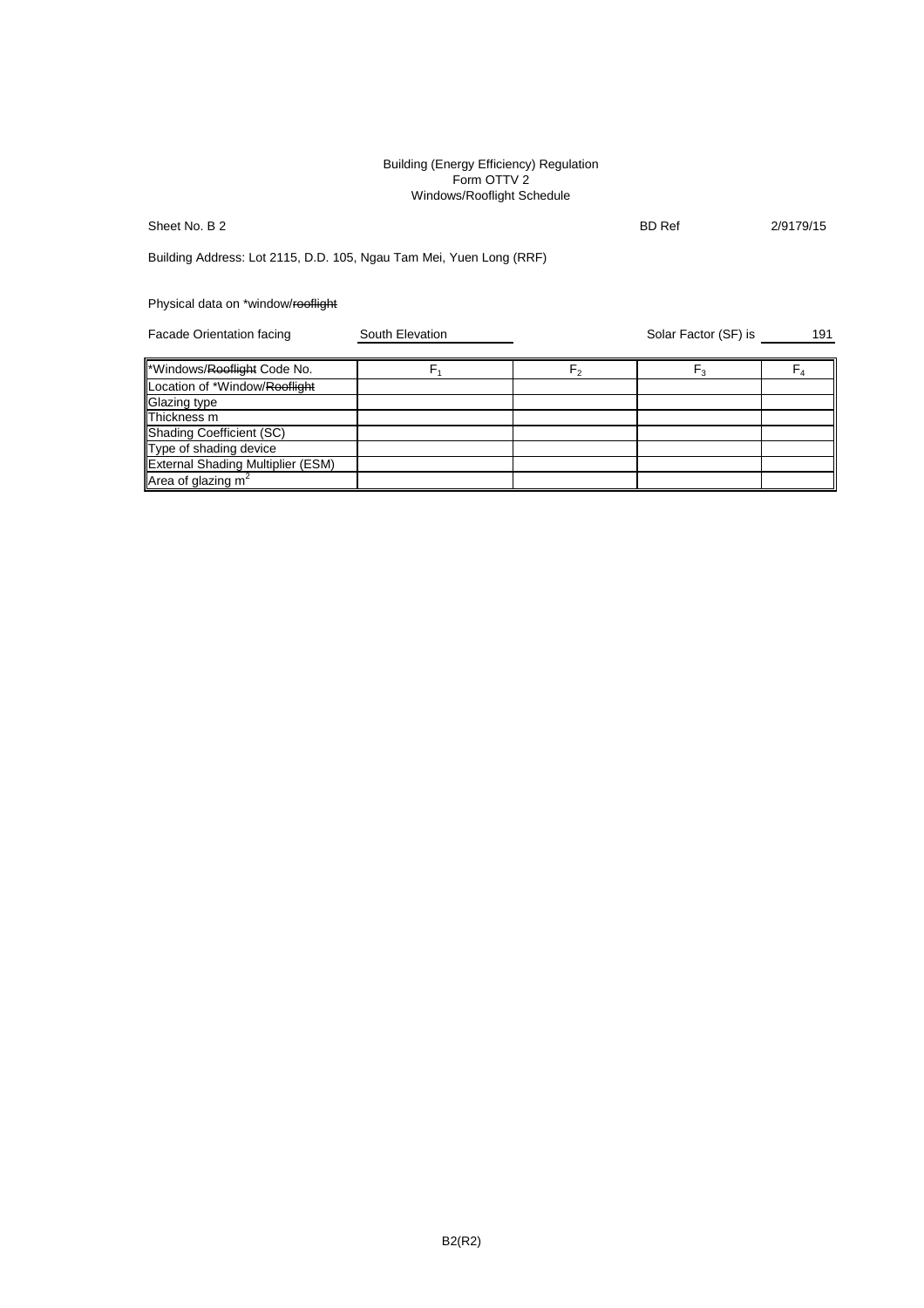#### Building (Energy Efficiency) Regulation Form OTTV 3 Calculation of OTTV of Individual Facade in Building Envelope

Sheet No. C 2 BD Ref 2/9179/15

## Building Address: Lot 2115, D.D. 105, Ngau Tam Mei, Yuen Long (RRF)

## Facade Orientation facing : South Elevation

Opaque \*Wall/Roofs

| Opaguo <i>Wallitoolo</i> |                        |           |           |      |     |                           |              |
|--------------------------|------------------------|-----------|-----------|------|-----|---------------------------|--------------|
| Code No.                 | Description            |           | $A_w/A_r$ | ΙU   | Iα  | $\mathsf{TD}_\mathsf{EO}$ | lSum         |
| W <sub>1</sub>           | Concrete Walls G/F-1/F |           | 15.56     | 2.19 | 0.9 | 4.23                      | 129.88       |
| W <sub>2</sub>           |                        |           |           |      |     |                           |              |
| W <sub>3</sub>           |                        |           |           |      |     |                           |              |
| W <sub>4</sub>           |                        |           |           |      |     |                           |              |
|                          |                        | Subtotals | 15.56(A)  |      |     | Heat Gain                 | $129.88$ (C) |

| Fenestration    |                      |           |                                      |                      |            |           |     |     |
|-----------------|----------------------|-----------|--------------------------------------|----------------------|------------|-----------|-----|-----|
|                 | Code No. Description |           | $*$ Af <sub>w</sub> /Af <sub>r</sub> | <b>SC</b>            | <b>ESM</b> | ISF       | Sum |     |
| IF              |                      |           |                                      |                      |            |           |     |     |
| F <sub>2</sub>  |                      |           |                                      |                      |            |           |     |     |
| F <sub>3</sub>  |                      |           |                                      |                      |            |           |     |     |
| $\overline{F4}$ |                      |           |                                      |                      |            |           |     |     |
|                 |                      | Subtotals |                                      | $0.0$ <sub>(B)</sub> |            | Heat Gain |     | (D) |

Gross Heat Gain  $(C+D) =$ <br>Gross Area  $(A+B) =$  129.88 Gross Area (A+B) = 15.56<br>
OTTV = (C+D)/(A+B) = 15.56<br>
8.35 W/m<sup>2</sup>  $OTTV = (C+D)/(A+B) =$ 

\*Delete as appropriate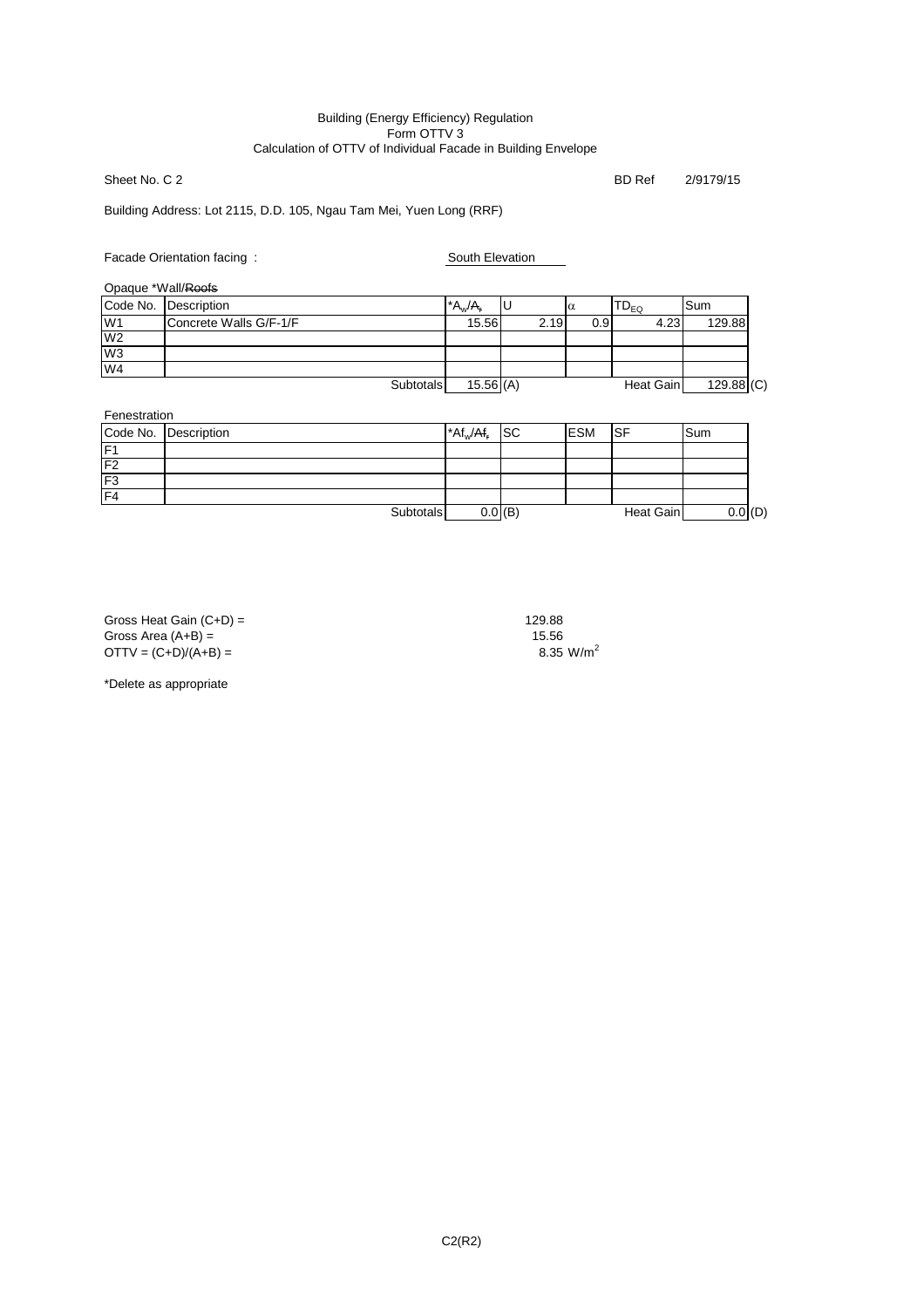#### Building (Energy Efficiency) Regulation Form OTTV 1 Calculation of 'U' Value of Composite Wall/Roof and Detail of Other Values

Sheet No. A 3 BD Ref 2/9179/15

Building Address: Lot 2115, D.D. 105, Ngau Tam Mei, Yuen Long (RRF)

Physical data of Opaque Wall

Facade Orientation facing West Elevation School Solar Factor 50 and 175

\*Wall/Roof Code No. W1 W2 W3 W4 Location of \*Wall/Roof Concrete Walls G/F External Finish Material  $\begin{array}{c} \n\hline\n\end{array}$  white mosaic tiles Conductivity W/m<sup>0</sup>C 1.5 Pensity kg/m<sup>3</sup>  $\frac{2500}{0.005}$ Thickness m 0.005  $\overline{\mathsf{Abs}}$ ortivity  $\overline{(\alpha)}$ Intermediate component \_ \_ \_ \_ \_ \_ \_ \_ \_ \_ \_ \_ \_ \_ \_ \_ \_ cement reder Conductivity  $W/m^0C$  0.72 Density kg/m<sup>3</sup> 1860 Thickness m 0.01 Intermediate component \_ \_ \_ \_ \_ \_ \_ \_ \_ \_ \_ \_ \_ \_ \_ \_ \_ \_ r. concrete Conductivity W/m<sup>o</sup>C 2002 2002 2003 2004 2010 2010 <u>Density kg/m<sup>3</sup></u>  $\frac{2400}{0.15}$ Thickness m Intermediate component Conductivity W/m<sup>o</sup>C Density kg/m<sup>3</sup> Thickness m Intermediate component **Conductivity W/m<sup>0</sup>C** Density kg/m<sup>3</sup> Thickness m Internal Finish Material White semi gloss paint on gypsum plaster Conductivity W/m<sup>0</sup>C 0.38 Dens<u>ity kg/m<sup>3</sup>\_</u>  $\frac{1120}{0.02}$  – **Thickness m** 0.02 Absortivity  $(\alpha)$  0.3 U' value of composite \*Wall/Roof **2.19** Area of \*Wall/<del>Roof</del> m<sup>2</sup> 4.01 Density of composite \*Wall/<del>Roof</del> kg/m<sup>2</sup> 282 Equivalent temperature Different  $(TD_{EQ})$  | 3.54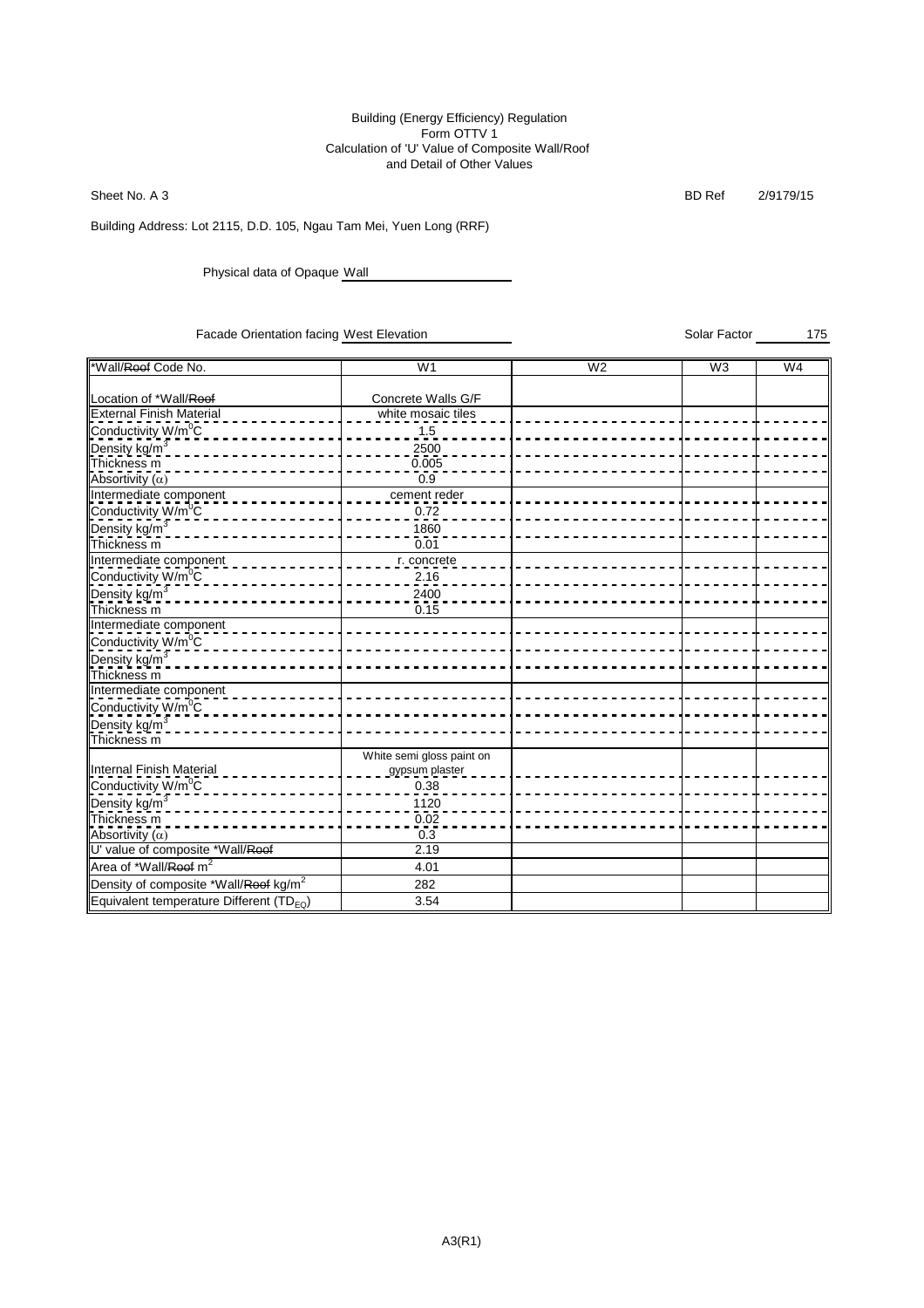#### Building (Energy Efficiency) Regulation Form OTTV 2 Windows/Rooflight Schedule

Sheet No. B 3 2/9179/15

Building Address: Lot 2115, D.D. 105, Ngau Tam Mei, Yuen Long (RRF)

Physical data on \*window/rooflight

Facade Orientation facing West Elevation Number 2012 175 Solar Factor (SF) is 175 \*Windows/Rooflight Code No.  $F_1$  F<sub>1</sub> F<sub>2</sub> F<sub>3</sub> F<sub>3</sub> F<sub>4</sub> F<sub>4</sub> Location of \*Window/Rooflight Glazing type Thickness m Shading Coefficient (SC) Type of shading device External Shading Multiplier (ESM) Area of glazing  $m<sup>2</sup>$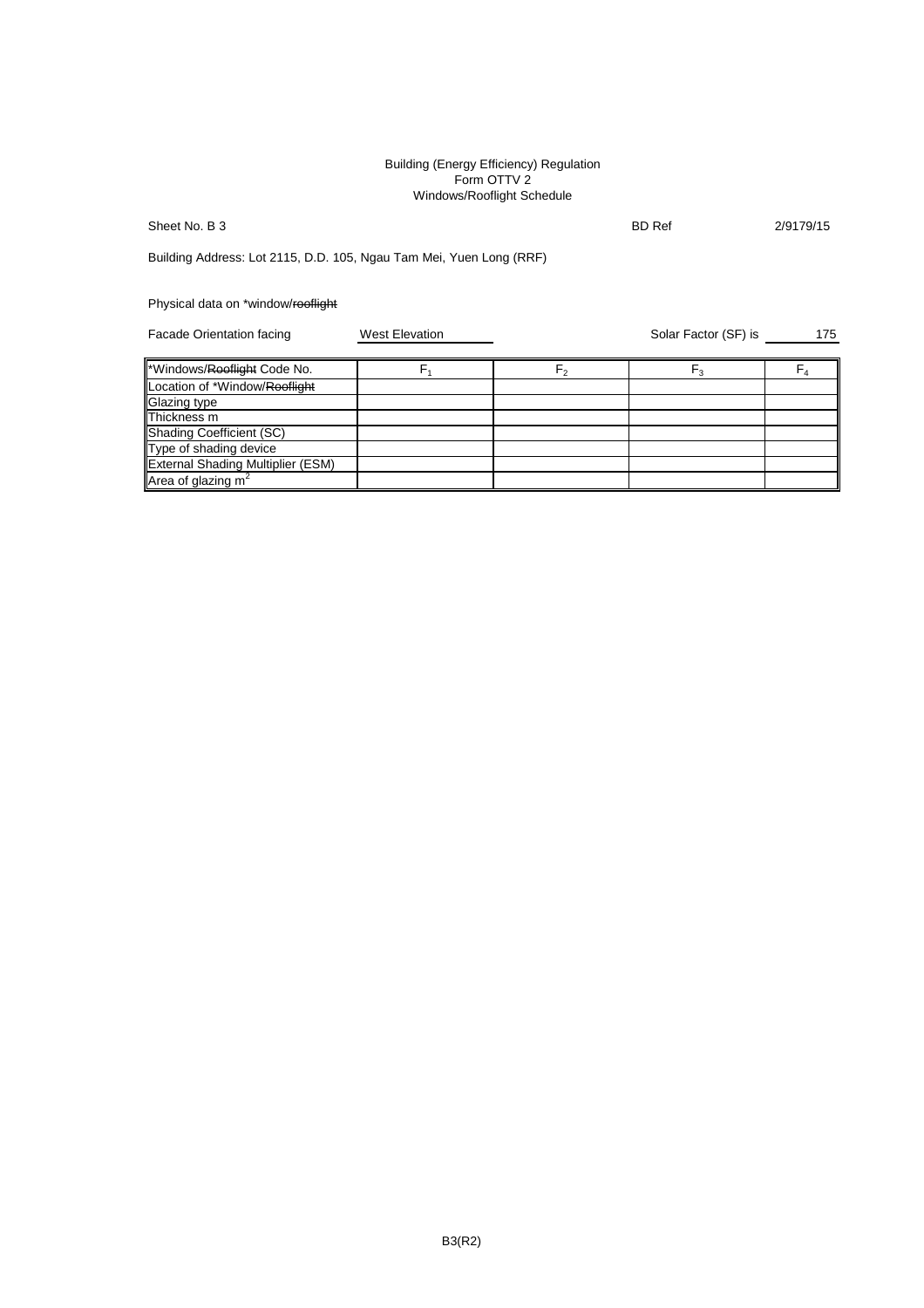#### Building (Energy Efficiency) Regulation Form OTTV 3 Calculation of OTTV of Individual Facade in Building Envelope

Sheet No. C 3 BD Ref 2/9179/15

## Building Address: Lot 2115, D.D. 105, Ngau Tam Mei, Yuen Long (RRF)

## Facade Orientation facing : West Elevation

Opaque \*Wall/Roofs

|                | opaguo <i>wall</i> uolo |                  |            |      |      |           |              |
|----------------|-------------------------|------------------|------------|------|------|-----------|--------------|
|                | Code No. Description    |                  | $A_w/A_r$  |      | Iα   | $TD_{EQ}$ | lSum         |
| W <sub>1</sub> | Concrete Walls G/F-1/F  |                  | 4.01       | 2.19 | 0.9I | 3.54      | 28.00        |
| W <sub>2</sub> |                         |                  |            |      |      |           |              |
| W <sub>3</sub> |                         |                  |            |      |      |           |              |
| W <sub>4</sub> |                         |                  |            |      |      |           |              |
|                |                         | <b>Subtotals</b> | $4.01$ (A) |      |      | Heat Gain | 28.00<br>(C) |

Fenestration

|                | Code No. Description | $A f_w / A f_r$ | <b>ISC</b> | <b>ESM</b> | ISF       | ISum |     |
|----------------|----------------------|-----------------|------------|------------|-----------|------|-----|
| IF1            |                      |                 |            |            |           |      |     |
| F <sub>2</sub> |                      |                 |            |            |           |      |     |
| F <sub>3</sub> |                      |                 |            |            |           |      |     |
| F <sub>4</sub> |                      |                 |            |            |           |      |     |
|                | Subtotals            | $0.00$ (B)      |            |            | Heat Gain | 0.00 | (D) |

| Gross Heat Gain $(C+D)$ = | 28.00 |
|---------------------------|-------|
| Gross Area $(A+B) =$      | 4.01  |
| $OTTV = (C+D)/(A+B) =$    | 6.99  |

 $6.99 \, W/m^2$ 

\*Delete as appropriate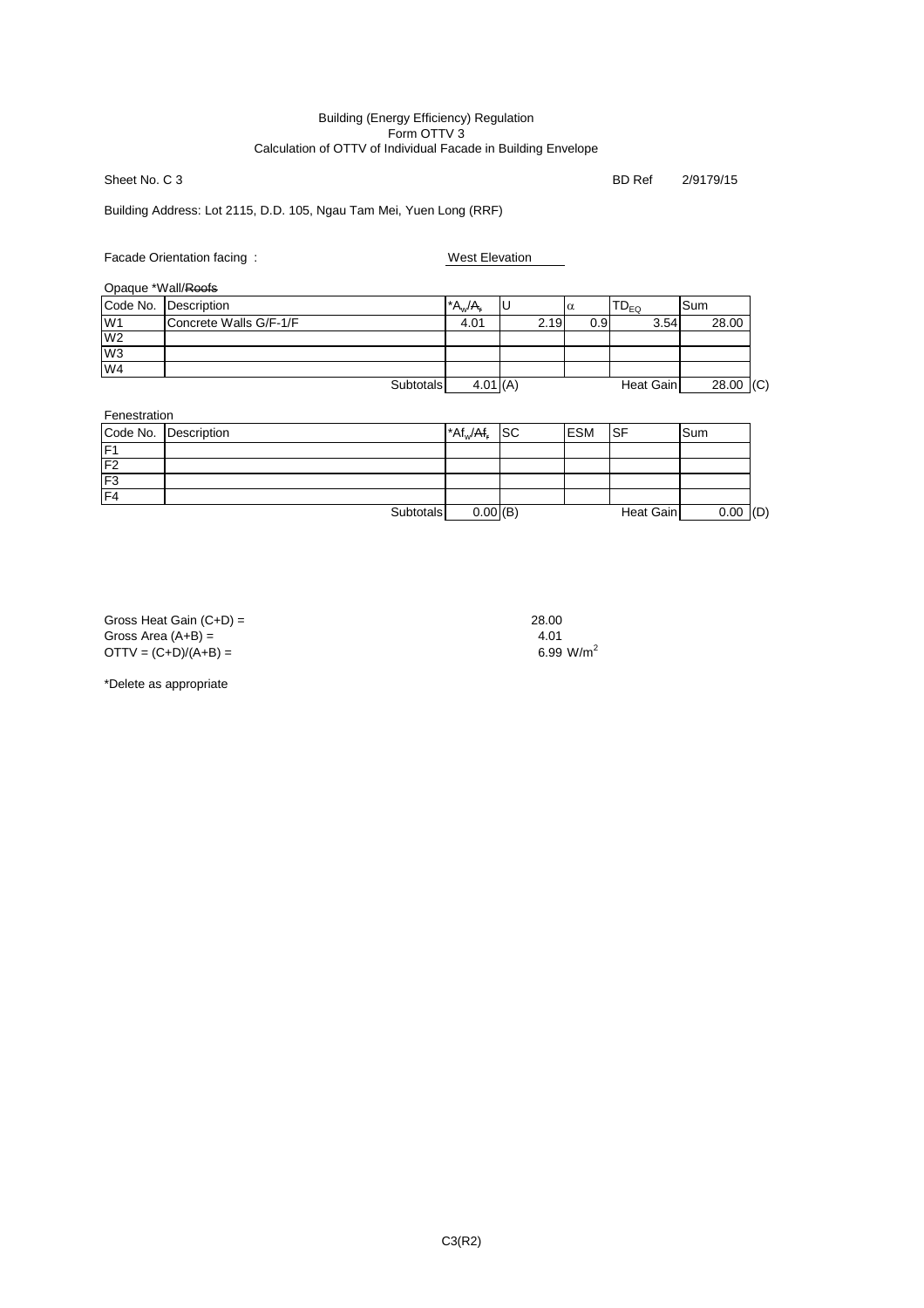#### Building (Energy Efficiency) Regulation Form OTTV 1 Calculation of 'U' Value of Composite Wall/Roof and Detail of Other Values

Sheet No. A 4 **BD Ref 2/9179/15** 

Building Address: Lot 2115, D.D. 105, Ngau Tam Mei, Yuen Long (RRF)

Physical data of Opaque Wall

Facade Orientation facing North Elevation Nation Solar Factor 104

| *Wall/Roof Code No.                               | W <sub>1</sub>            | W <sub>2</sub> | W <sub>3</sub> | W4 |
|---------------------------------------------------|---------------------------|----------------|----------------|----|
|                                                   |                           |                |                |    |
| Location of *Wall/Roof                            | Concrete Walls G/F        |                |                |    |
| <b>External Finish Material</b>                   | <b>White Mosaic Tiles</b> |                |                |    |
| Conductivity W/m <sup>o</sup> C                   | 1.5                       |                |                |    |
| Density kg/m <sup>3</sup>                         | 2500                      |                |                |    |
| Thickness m                                       | 0.005                     |                |                |    |
| Absortivity $(\alpha)$                            | 0.9                       |                |                |    |
| Intermediate component                            | cement reder              |                |                |    |
| Conductivity W/m <sup>o</sup> C                   | 0.72                      |                |                |    |
| Density kg/m <sup>3</sup>                         | 1860                      |                |                |    |
| Thickness m                                       | 0.01                      |                |                |    |
| Intermediate component                            | R. Concrete               |                |                |    |
| Conductivity W/m <sup>0</sup> C                   | 2.16                      |                |                |    |
| Density kg/m <sup>3</sup>                         | 2400                      |                |                |    |
| Thickness m                                       | $0.\overline{15}$         |                |                |    |
| Intermediate component                            |                           |                |                |    |
| Conductivity W/m <sup>0</sup> C                   |                           |                |                |    |
| Density kg/m <sup>3</sup>                         |                           |                |                |    |
| Thickness <sub>m</sub>                            |                           |                |                |    |
| Intermediate component                            |                           |                |                |    |
| Conductivity W/m <sup>0</sup> C                   |                           |                |                |    |
| Density kg/m <sup>3</sup>                         |                           |                |                |    |
| Thickness m                                       |                           |                |                |    |
|                                                   | White semi gloss paint on |                |                |    |
| Internal Finish Material                          | gypsum plaster            |                |                |    |
| Conductivity W/m <sup>0</sup> C                   | 0.38                      |                |                |    |
| Density kg/m <sup>3</sup>                         | 1120                      |                |                |    |
| Thickness m                                       | $0.\overline{0}2$         |                |                |    |
| Absortivity $(\alpha)$                            | 0.3                       |                |                |    |
| U' value of composite *Wall/Roof                  | 2.19                      |                |                |    |
| Area of *Wall/Roof m <sup>2</sup>                 | 23.04                     |                |                |    |
| Density of composite *Wall/Roof kg/m <sup>2</sup> | 282                       |                |                |    |
| Equivalent temperature Different (TD $_{FQ}$ )    | 3.86                      |                |                |    |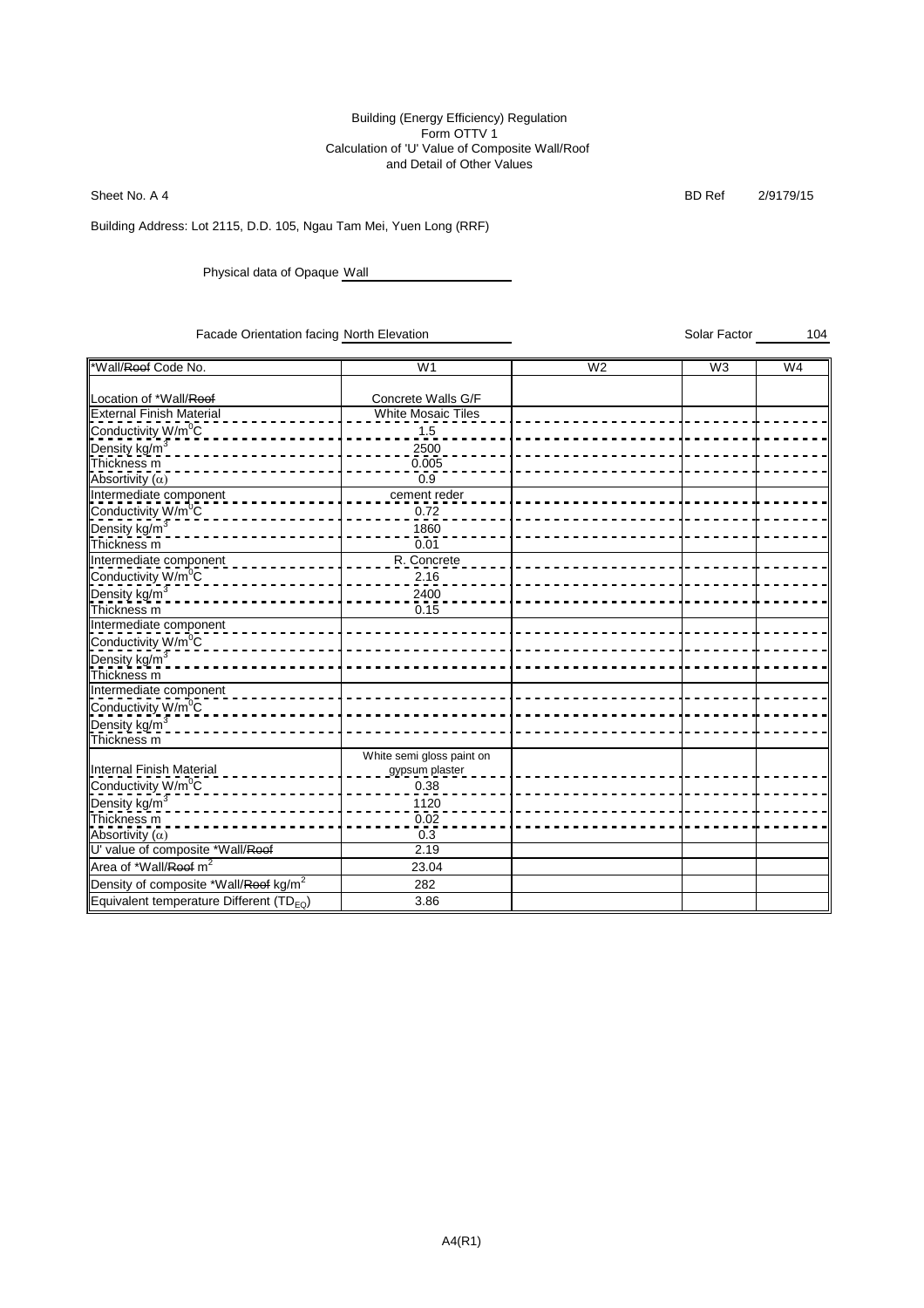#### Building (Energy Efficiency) Regulation Form OTTV 2 Windows/Rooflight Schedule

## Sheet No. B 4 2/9179/15

Building Address: Lot 2115, D.D. 105, Ngau Tam Mei, Yuen Long (RRF)

## Physical data on \*window/rooflight

| Facade Orientation facing         | <b>North Elevation</b> |    | Solar Factor (SF) is | 104     |
|-----------------------------------|------------------------|----|----------------------|---------|
| *Windows/Rooflight Code No.       |                        | Γ٥ | $F_3$                | $F_{4}$ |
| Location of *Window/Rooflight     |                        |    |                      |         |
| Glazing type                      |                        |    |                      |         |
| Thickness m                       |                        |    |                      |         |
| Shading Coefficient (SC)          |                        |    |                      |         |
| Type of shading device            |                        |    |                      |         |
| External Shading Multiplier (ESM) |                        |    |                      |         |
| Area of glazing $m2$              |                        |    |                      |         |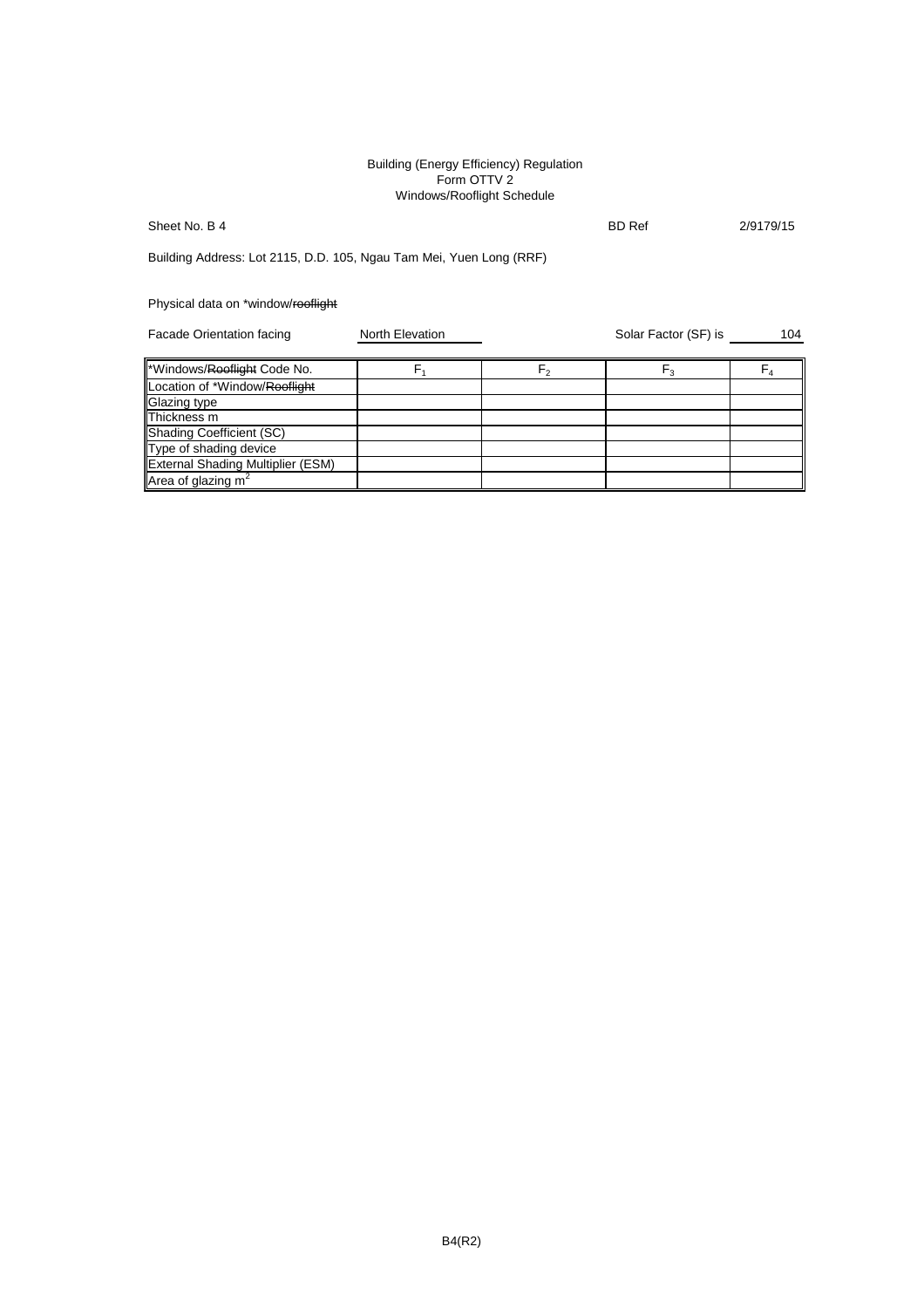#### Building (Energy Efficiency) Regulation Form OTTV 3 Calculation of OTTV of Individual Facade in Building Envelope

Sheet No. C 4 BD Ref 2/9179/15

Building Address: Lot 2115, D.D. 105, Ngau Tam Mei, Yuen Long (RRF)

Facade Orientation facing : North Elevation

Opaque \*Wall/Roofs

| Opaguo <i>Wall</i> usolo |                      |           |      |                  |                   |              |
|--------------------------|----------------------|-----------|------|------------------|-------------------|--------------|
|                          | Code No. Description | $A_w/A_r$ |      | Iα               | ้ D <sub>EQ</sub> | <b>Sum</b>   |
| W <sub>1</sub>           | Concrete Walls G/F   | 23.04     | 2.19 | 0.9 <sub>l</sub> | 3.86              | 175.52       |
| W <sub>2</sub>           |                      |           |      |                  |                   |              |
| W <sub>3</sub>           |                      |           |      |                  |                   |              |
| W4                       |                      |           |      |                  |                   |              |
|                          | Subtotals            | 23.04(A)  |      |                  | Heat Gain         | $175.52$ (C) |

| Fenestration    |                      |                                          |            |           |            |
|-----------------|----------------------|------------------------------------------|------------|-----------|------------|
|                 | Code No. Description | $^*$ Af <sub>w</sub> /Af <sub>r</sub> SC | <b>ESM</b> | ISF       | Sum        |
| $\overline{F1}$ |                      |                                          |            |           |            |
| F <sub>2</sub>  |                      |                                          |            |           |            |
| F <sub>3</sub>  |                      |                                          |            |           |            |
| F <sub>4</sub>  |                      |                                          |            |           |            |
|                 | Subtotals            | 0.00(B)                                  |            | Heat Gain | 0.00   (D) |

Gross Heat Gain  $(C+D) =$ <br>Gross Area  $(A+B) =$  175.52 Gross Area (A+B) = 23.04<br>
OTTV = (C+D)/(A+B) = 23.04<br>
23.04<br>
23.04<br>
23.04<br>
23.04  $OTTV = (C+D)/(A+B) =$ 

\*Delete as appropriate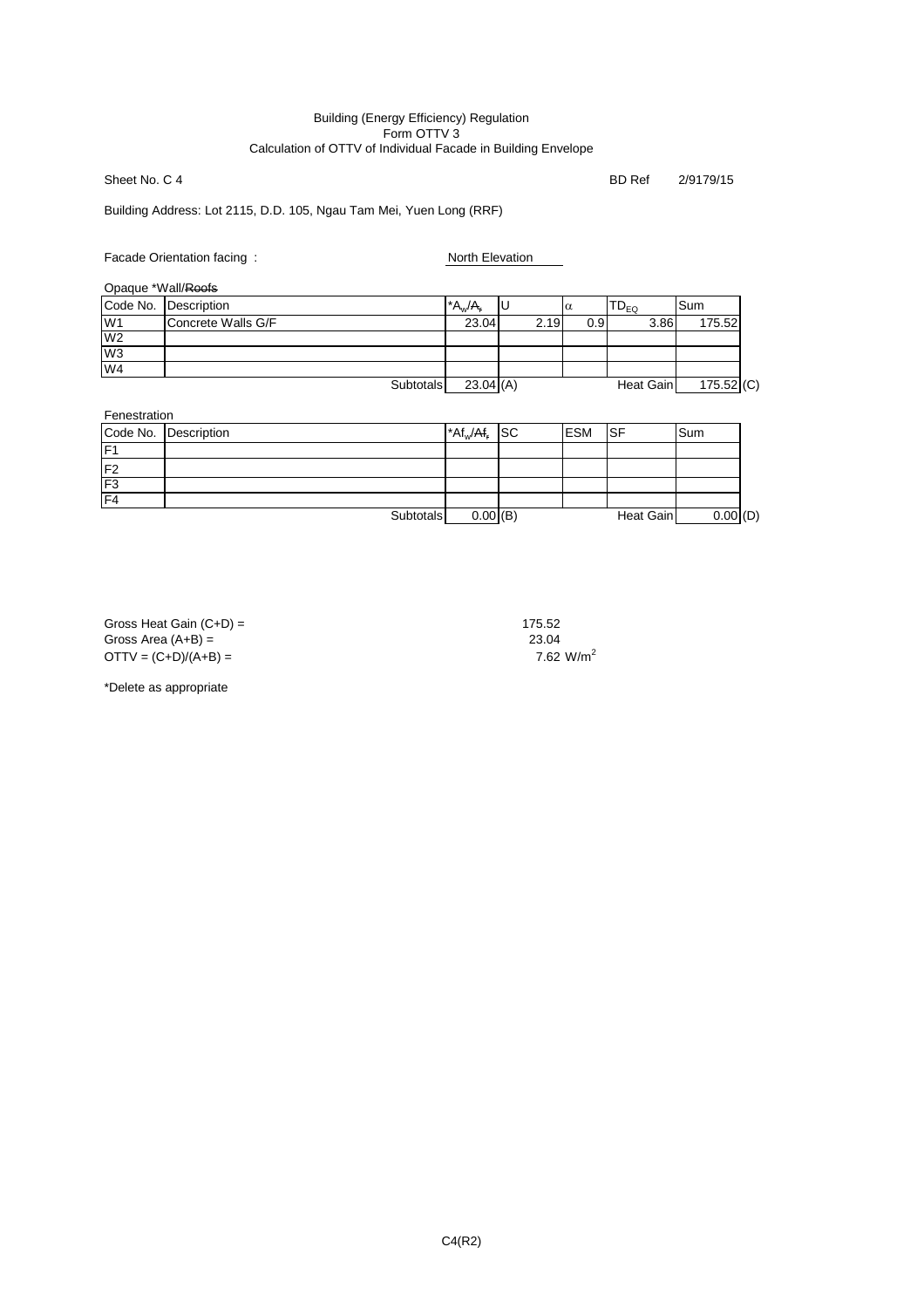#### Building (Energy Efficiency) Regulation Form OTTV 1 Calculation of 'U' Value of Composite Wall/Roof and Detail of Other Values

Sheet No. A 5 BD Ref 2/9179/15

Building Address: Lot 2115, D.D. 105, Ngau Tam Mei, Yuen Long (RRF)

Physical data of Opaque Roof

Facade Orientation facing ROOF (Podium) Solar Factor 50 Solar Factor 264

| *Wall/Roof Code No.                                   | $\overline{R}1$      | R <sub>2</sub> | R <sub>3</sub> | R <sub>4</sub> |
|-------------------------------------------------------|----------------------|----------------|----------------|----------------|
| Location of *Wall/Roof                                | Roof Panels          |                |                |                |
| <b>External Finish Material</b>                       | tiles                |                |                |                |
| Conductivity W/m <sup>o</sup> C                       | 1.1                  |                |                |                |
| Density kg/m <sup>3</sup>                             | 2100                 |                |                |                |
| Thickness m                                           | 0.025                |                |                |                |
| Absortivity $(\alpha)$                                | 0.65                 |                |                |                |
| Intermediate component                                | asphalt              |                |                |                |
| Conductivity W/m <sup>0</sup> C                       | 1.15                 |                |                |                |
| Density kg/m <sup>3</sup>                             | 2350                 |                |                |                |
| Thickness <sub>m</sub>                                | 0.02                 |                |                |                |
| Intermediate component                                | cement render screed |                |                |                |
| Conductivity W/m <sup>o</sup> C                       | 0.72                 |                |                |                |
| Density kg/m <sup>3</sup>                             | 1860                 |                |                |                |
| Thickness m                                           | 0.05                 |                |                |                |
| Intermediate component                                | expanded polystyrene |                |                |                |
| Conductivity W/m <sup>o</sup> C                       | 0.034                |                |                |                |
| Density kg/m <sup>3</sup>                             | 25                   |                |                |                |
| Thickness <sub>m</sub>                                | 0.05                 |                |                |                |
| Intermediate component                                | r. concrete          |                |                |                |
| Conductivity W/m <sup>0</sup> C                       | 2.16                 |                |                |                |
| Density kg/m <sup>3</sup>                             | 2400                 |                |                |                |
| Thickness <sub>m</sub>                                | 0.15                 |                |                |                |
| Internal Finish Material                              | gypsum plaster       |                |                |                |
| Conductivity W/m <sup>o</sup> C                       | 0.38                 |                |                |                |
| Density_kg/m <sup>3</sup>                             | 1120                 |                |                |                |
| Thickness <sub>m</sub>                                | 0.01                 |                |                |                |
| Absortivity $(\alpha)$                                | 0.3                  |                |                |                |
| U' value of composite *Wall/Roof                      | 0.36                 |                |                |                |
| Area of *Wall/Roof m <sup>2</sup>                     | 8                    |                |                |                |
| Density of composite *Wall/Roof kg/m <sup>2</sup>     | 1645                 |                |                |                |
| Equivalent temperature Different (TD <sub>EOr</sub> ) | 7.90                 |                |                |                |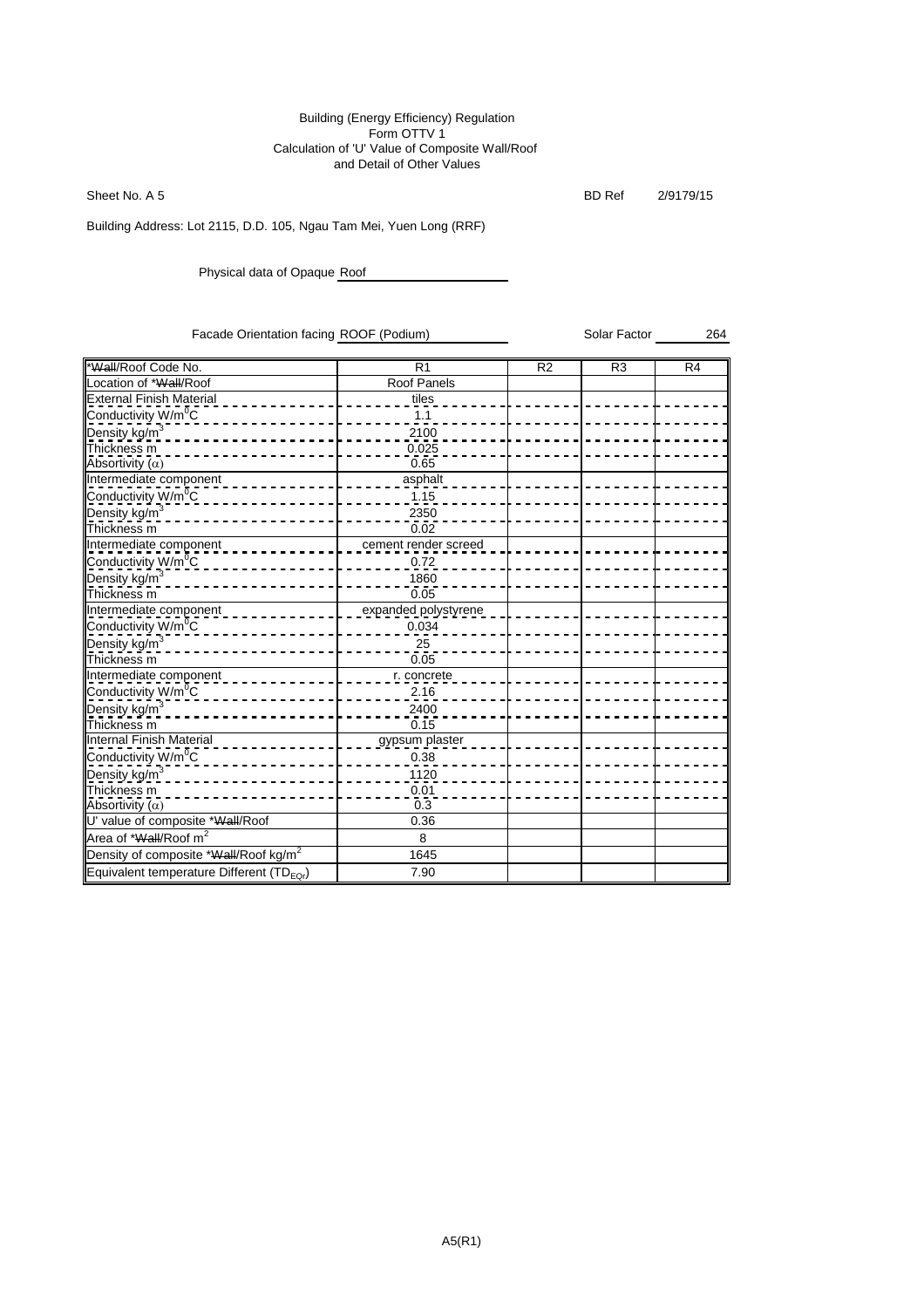#### Building (Energy Efficiency) Regulation Form OTTV 2 Windows/Rooflight Schedule

Sheet No. B 5 BD Ref 2/9179/15

Building Address: Lot 2115, D.D. 105, Ngau Tam Mei, Yuen Long (RRF)

Physical data on \*window/rooflight

| Facade Orientation facing                | ROOF (Podium) | Solar Factor (SF) is |                 | 264             |  |
|------------------------------------------|---------------|----------------------|-----------------|-----------------|--|
| *Windows/Rooflight Code No.              | $RL_1$        | RL <sub>2</sub>      | RL <sub>3</sub> | RL <sub>4</sub> |  |
| Location of *Window/Rooflight            |               |                      |                 |                 |  |
| Glazing type                             |               |                      |                 |                 |  |
| Thickness m                              |               |                      |                 |                 |  |
| Shading Coefficient (SC)                 |               |                      |                 |                 |  |
| Type of shading device                   |               |                      |                 |                 |  |
| <b>External Shading Multiplier (ESM)</b> |               |                      |                 |                 |  |
| Area of glazing $m2$                     |               |                      |                 |                 |  |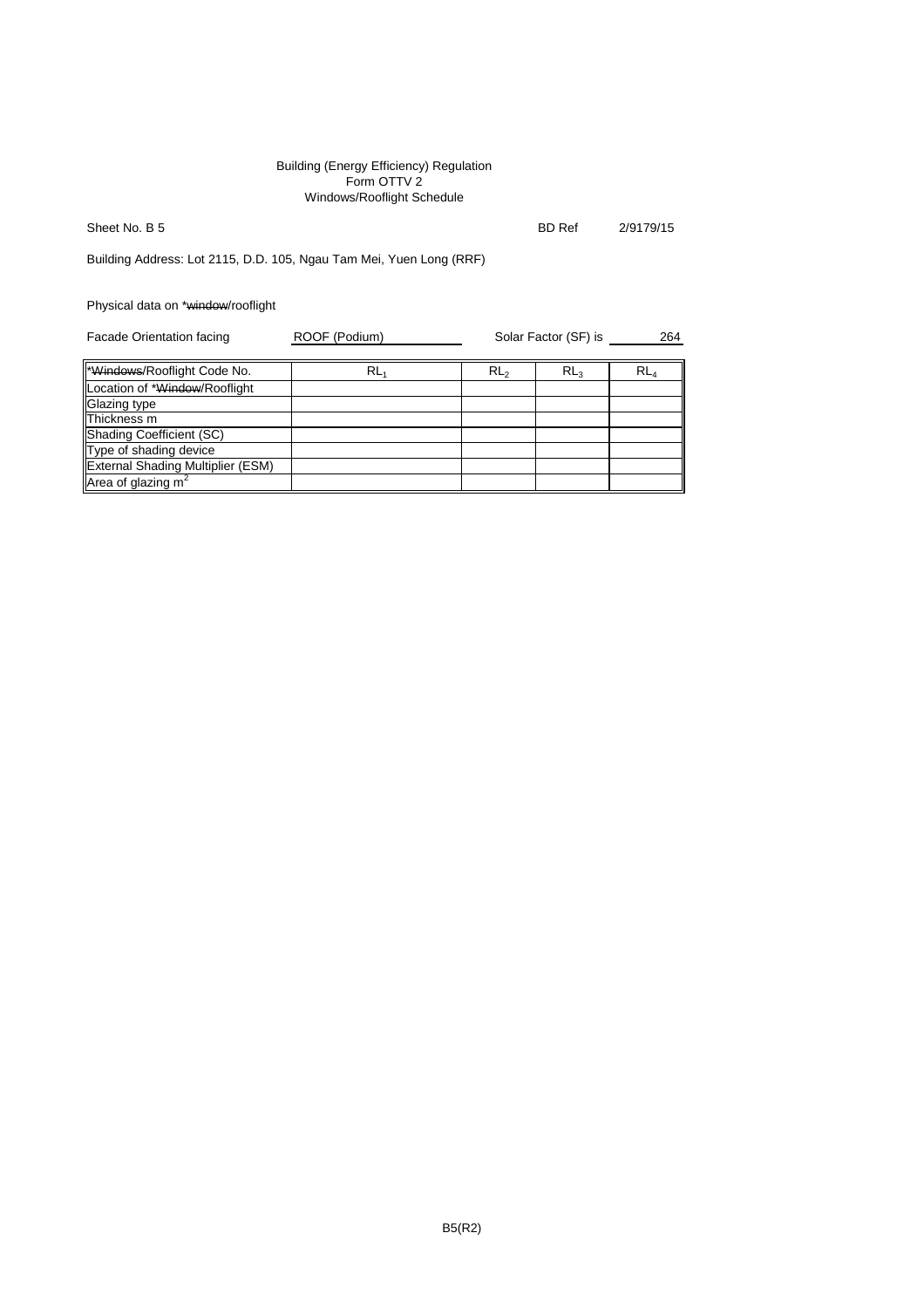#### Building (Energy Efficiency) Regulation Form OTTV 3 Calculation of OTTV of Individual Facade in Building Envelope

Sheet No. C 5 BD Ref 2/9179/15

Building Address: Lot 2115, D.D. 105, Ngau Tam Mei, Yuen Long (RRF)

Facade Orientation facing : Roof (Podium)

| Opaque *Wall/Roofs |  |
|--------------------|--|
|                    |  |

|                | Code No. Description | $^*A_w/A_r$ |      | $\alpha$ | $\mathsf{TD}_\mathsf{EQ}$ | lSum        |
|----------------|----------------------|-------------|------|----------|---------------------------|-------------|
| W <sub>1</sub> | <b>Roof Panels</b>   | 8.35        | 0.36 | 0.65     | 7.91                      | 15.65       |
| W <sub>2</sub> |                      |             |      |          |                           |             |
| W <sub>3</sub> |                      |             |      |          |                           |             |
| W <sub>4</sub> |                      |             |      |          |                           |             |
|                | <b>Subtotals</b>     | 8.35(A)     |      |          | <b>Heat Gain</b>          | $15.65$ (C) |

Fenestration

|                 | Code No. Description | $A f_w / Af_r$ | <b>SC</b> | <b>ESM</b> | SF        | Sum        |
|-----------------|----------------------|----------------|-----------|------------|-----------|------------|
| RL <sub>1</sub> |                      |                |           |            | 264       |            |
| RL <sub>2</sub> |                      |                |           |            |           |            |
| RL3             |                      |                |           |            |           |            |
| RL4             |                      |                |           |            |           |            |
|                 | <b>Subtotals</b>     | 0.00(B)        |           |            | Heat Gain | 0.00   (D) |

Gross Heat Gain  $(C+D) =$  15.65 Gross Area  $(A+B)$  = 8.35  $OTTV = (C+D)/(A+B) =$  1.87 W/m<sup>2</sup>

\*Delete as appropriate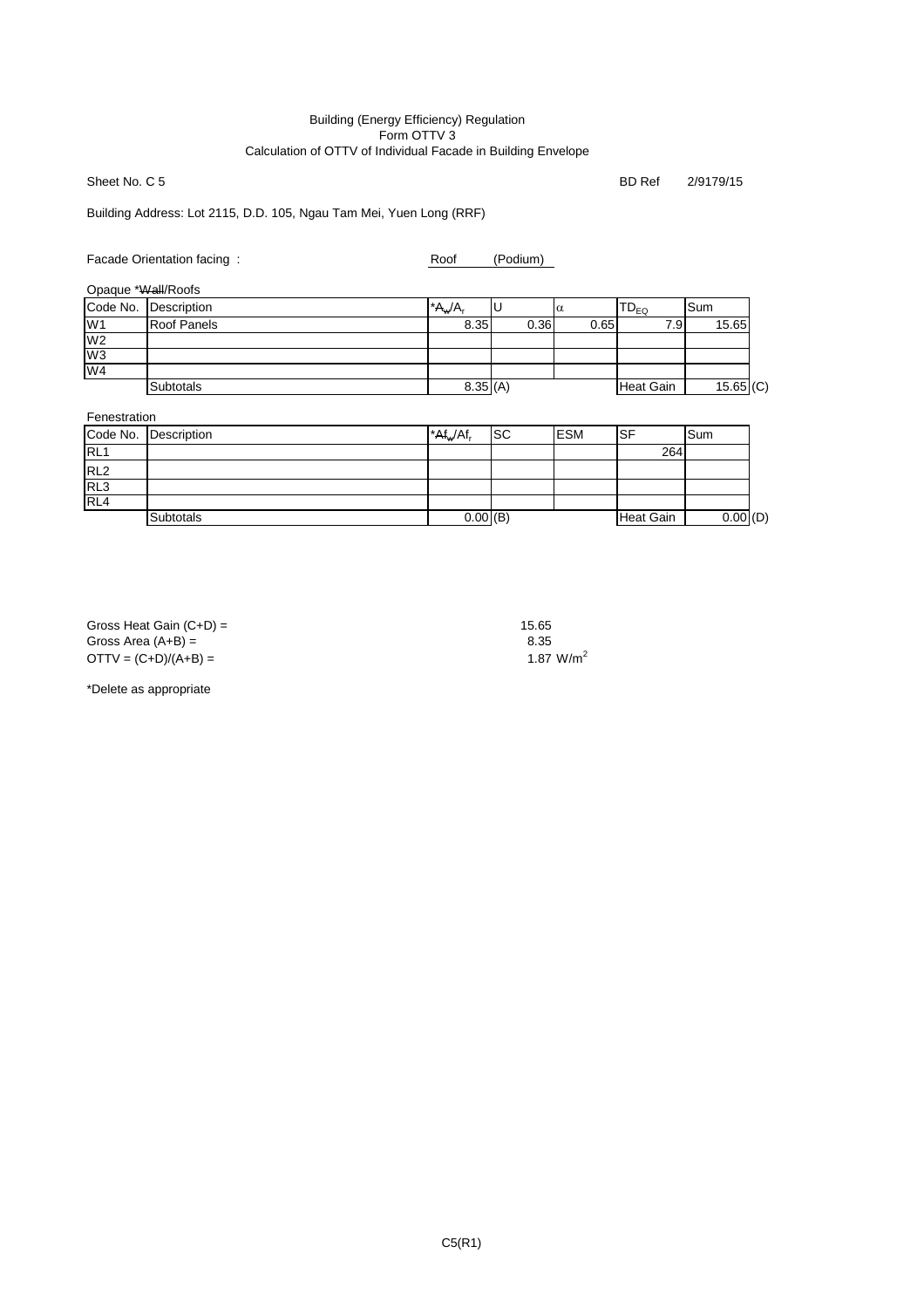#### Building (Energy Efficiency) Regulation Form OTTV 4 Summary of OTTV of Building Envelope

Sheet No.D 1 BD Ref 2/9179/15

Building Address: Lot 2115, D.D. 105, Ngau Tam Mei, Yuen Long (RRF)

Total Envelope Heat Gain (\*Tower / Podium)

| Facade                | Gross Area From | <b>Gross Heat Gain From</b> |
|-----------------------|-----------------|-----------------------------|
| Orientation           | Form OTTV 3     | Form OTTV 3                 |
| East Elevation        | 19.62           | 809.13                      |
| South Elevation       | 15.56           | 129.88                      |
| <b>West Elevation</b> | 4.01            | 28.00                       |
| North Elevation       | 23.04           | 175.52                      |
|                       |                 |                             |
|                       |                 |                             |
|                       |                 |                             |
| Subtotal              | 62.22 $(E)$     | 1142.52 (G)                 |
|                       |                 |                             |
| Roof                  | 8.35            | 15.65                       |
|                       |                 |                             |
| Subtotal              | 8.35(F)         | $15.65$ (H)                 |
|                       |                 |                             |

| 75.36 $m2$                                          | Total External Wall Area (including windows) =             |  |  |  |
|-----------------------------------------------------|------------------------------------------------------------|--|--|--|
| 10.08 $m^2$                                         | Total Window Area =                                        |  |  |  |
| 18.36 $W/m2$<br>1.87 $W/m^2$                        | Podium Wall OTTV = $G/E =$<br>Podium Roofs OTTV = $TP/F =$ |  |  |  |
| 16.41 W/m <sup>2</sup><br><56 W/m <sup>2</sup> (OK) | Podium OTTV = $(G+H)/(E+F)$ =                              |  |  |  |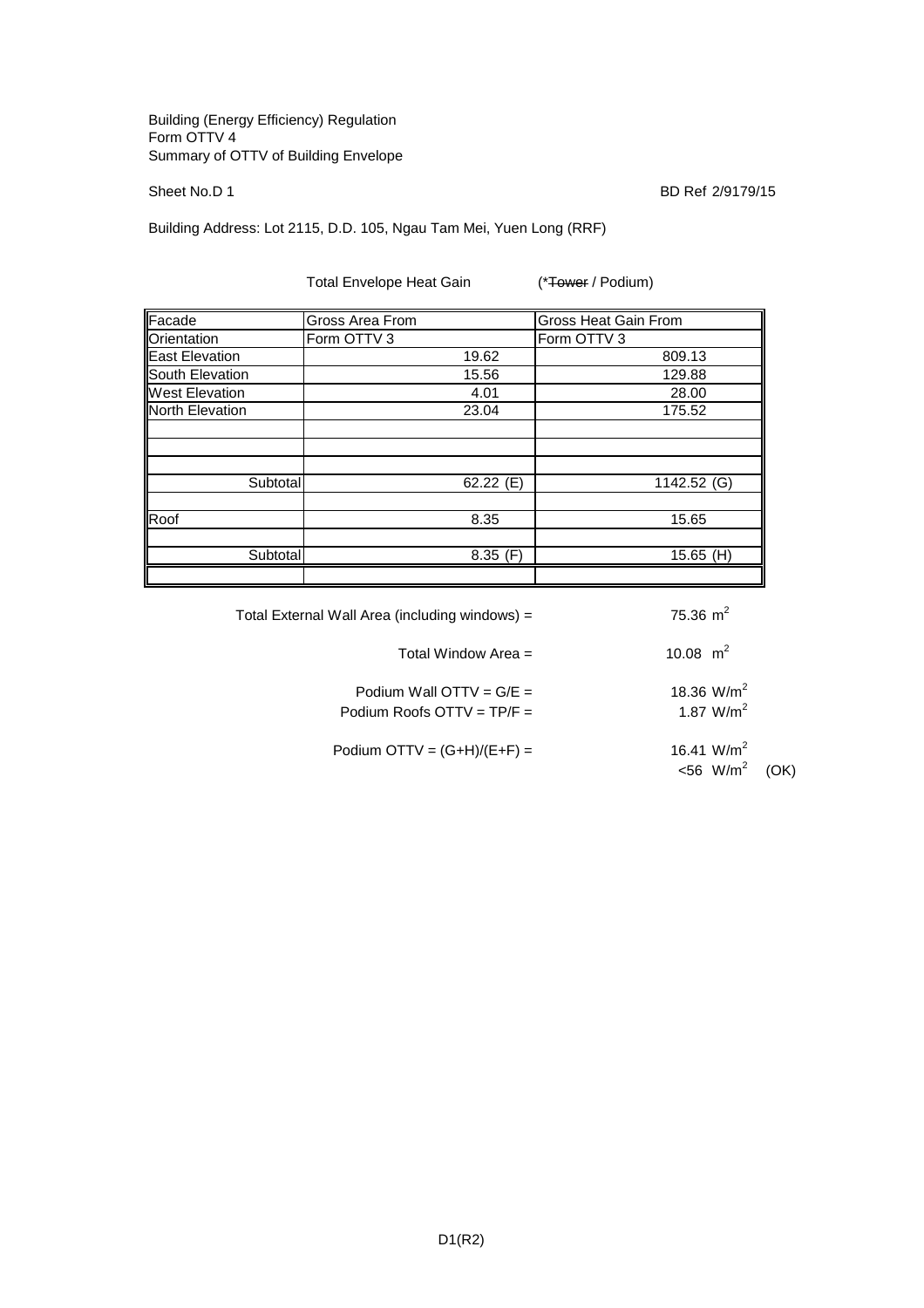# **OTTV of Resident's Recreational Facilities Summary Sheet**

| Building Address: Lot 2115, D.D. 105, Ngau Tam Mei, Yuen Long (RRF)           |                         |                                           |                                                                                              |                        |                             |                     | BD Ref. No.                      | 2/9179/15 |        |      |  |  |
|-------------------------------------------------------------------------------|-------------------------|-------------------------------------------|----------------------------------------------------------------------------------------------|------------------------|-----------------------------|---------------------|----------------------------------|-----------|--------|------|--|--|
| Building Type / Use:                                                          |                         | <b>Resident's Recreational Facilities</b> |                                                                                              |                        |                             |                     |                                  |           |        |      |  |  |
| <b>OTTV</b> Calculated by:                                                    |                         | Z                                         | 1. Registered Professional Engineers<br>Thomas Anderson & Partners Consulting Engineers Ltd. |                        |                             |                     |                                  |           |        |      |  |  |
|                                                                               |                         | 2. Architect                              |                                                                                              |                        |                             |                     |                                  |           |        |      |  |  |
| 3. Others, please specify:-                                                   |                         |                                           |                                                                                              |                        |                             |                     |                                  |           |        |      |  |  |
| Classification:<br>$\boxed{\phantom{1}}$ Podium / $\boxed{\phantom{1}}$ Tower |                         |                                           |                                                                                              |                        |                             |                     |                                  |           |        |      |  |  |
| No. of Storeys (RRF)                                                          |                         |                                           |                                                                                              |                        |                             | $\mathbf{1}$        |                                  |           |        |      |  |  |
| <b>Gross Floor Area</b>                                                       |                         |                                           |                                                                                              |                        |                             | 29.90 $m^2$         |                                  |           |        |      |  |  |
| <b>Usable Floor Area</b>                                                      |                         |                                           |                                                                                              |                        |                             | $24.71 \text{ m}^2$ |                                  |           |        |      |  |  |
| <b>Total External Wall Area</b><br>(including Windows)                        |                         |                                           | 75.36                                                                                        | m <sup>2</sup>         | Window to<br>Wall Ratio $=$ |                     |                                  | 0.308     |        |      |  |  |
| <b>Total Window Area</b>                                                      |                         |                                           | 23.22                                                                                        | $\rm m^2$              |                             |                     |                                  |           |        |      |  |  |
| <b>Total Skylight Area</b>                                                    |                         |                                           |                                                                                              | m <sup>2</sup>         |                             |                     |                                  |           |        |      |  |  |
| ** Weighted Average                                                           | Opaque Wall             |                                           | 2.19                                                                                         | W/m <sup>2</sup>       |                             |                     |                                  |           |        |      |  |  |
| U-value<br>Window                                                             |                         |                                           | 5.61                                                                                         | W/m <sup>2</sup>       |                             |                     |                                  |           |        |      |  |  |
|                                                                               | Opaque Roof             |                                           | 0.36                                                                                         | W/m <sup>2</sup>       |                             |                     |                                  |           |        |      |  |  |
|                                                                               | Skylight                |                                           |                                                                                              | W/m <sup>2</sup>       |                             |                     |                                  |           |        |      |  |  |
| Window                                                                        | Glass Type              | $\Box$ Reflective                         | Area $=$                                                                                     | m2                     | $SC =$                      |                     | $VLT =$                          | $\%$      | $ER =$ | $\%$ |  |  |
|                                                                               |                         | $\triangleright$ Tinted                   | Area $=$                                                                                     | 23.22 m2               | $SC =$                      | 0.43                | $VLT =$                          | 53 %      | $ER =$ | 17 % |  |  |
|                                                                               |                         | $\Box$ Clear                              | Area $=$                                                                                     | m2                     | $SC =$                      |                     | $VLT =$                          | $\%$      | $ER =$ | %    |  |  |
|                                                                               | Double Glazing          |                                           |                                                                                              |                        |                             | $\Box$ Yes          | $\Box$ No                        |           |        |      |  |  |
|                                                                               | <b>External Shading</b> |                                           |                                                                                              |                        | Overhang                    | $\Box$ Yes          | $\nabla$ No                      |           |        |      |  |  |
|                                                                               |                         |                                           |                                                                                              |                        | Sidefin                     | $\Box$ Yes          | $\sum$ No                        |           |        |      |  |  |
| Skylight                                                                      | Glass Type              | Reflective                                | Area $=$                                                                                     | m2                     | $SC =$                      |                     | $VLT =$                          | $\%$      | $ER =$ | $\%$ |  |  |
|                                                                               |                         | $\Box$ Tinted                             | Area $=$                                                                                     | $\rm m2$               | $SC =$                      |                     | $VLT =$                          | $\%$      | $ER =$ | %    |  |  |
|                                                                               |                         | $\Box$ Clear                              | Area $=$                                                                                     | m2                     | $SC =$                      |                     | $VLT =$                          | $\%$      | $ER =$ | $\%$ |  |  |
|                                                                               | Double Glazing          |                                           |                                                                                              |                        |                             | $\Box$ Yes          | $\n  o$                          |           |        |      |  |  |
|                                                                               | <b>External Shading</b> |                                           |                                                                                              |                        | Overhang                    | $\hfill\Box$<br>Yes | $\overline{\bigtriangledown}$ No |           |        |      |  |  |
|                                                                               |                         |                                           |                                                                                              |                        | Sidefin                     | $\hfill\Box$<br>Yes | $\sum$ No                        |           |        |      |  |  |
| ** Weighted Average                                                           | Wall                    | 0.795                                     |                                                                                              |                        |                             |                     |                                  |           |        |      |  |  |
| Absorptivity                                                                  | Roof                    | 0.795                                     |                                                                                              |                        |                             |                     |                                  |           |        |      |  |  |
| ** Weighted Average                                                           | Wall                    |                                           | 282.3                                                                                        | kg/m <sup>2</sup>      |                             |                     |                                  |           |        |      |  |  |
| Density                                                                       | Roof                    |                                           | 1644.95                                                                                      | $\text{kg}/\text{m}^2$ |                             |                     |                                  |           |        |      |  |  |
| $\mathrm{OTTV}_{\mathrm{RRF}}$                                                | Wall                    |                                           | 18.36                                                                                        | W/m <sup>2</sup>       |                             |                     |                                  |           |        |      |  |  |
|                                                                               | Roof                    |                                           | 1.87                                                                                         | W/m <sup>2</sup>       |                             |                     |                                  |           |        |      |  |  |
|                                                                               | Overall Average         |                                           | 16.41                                                                                        | W/m <sup>2</sup>       |                             |                     |                                  |           |        |      |  |  |
|                                                                               |                         |                                           |                                                                                              |                        |                             |                     |                                  |           |        |      |  |  |

ER = External Reflectance; SC = Shading Coefficient & VLT = Visible Light Transmittance

\*\* Weighted by area

Notes : 1. Please tick in the box as appropriate.

2. Window and skylight data should represent the major proportion of its use in the development.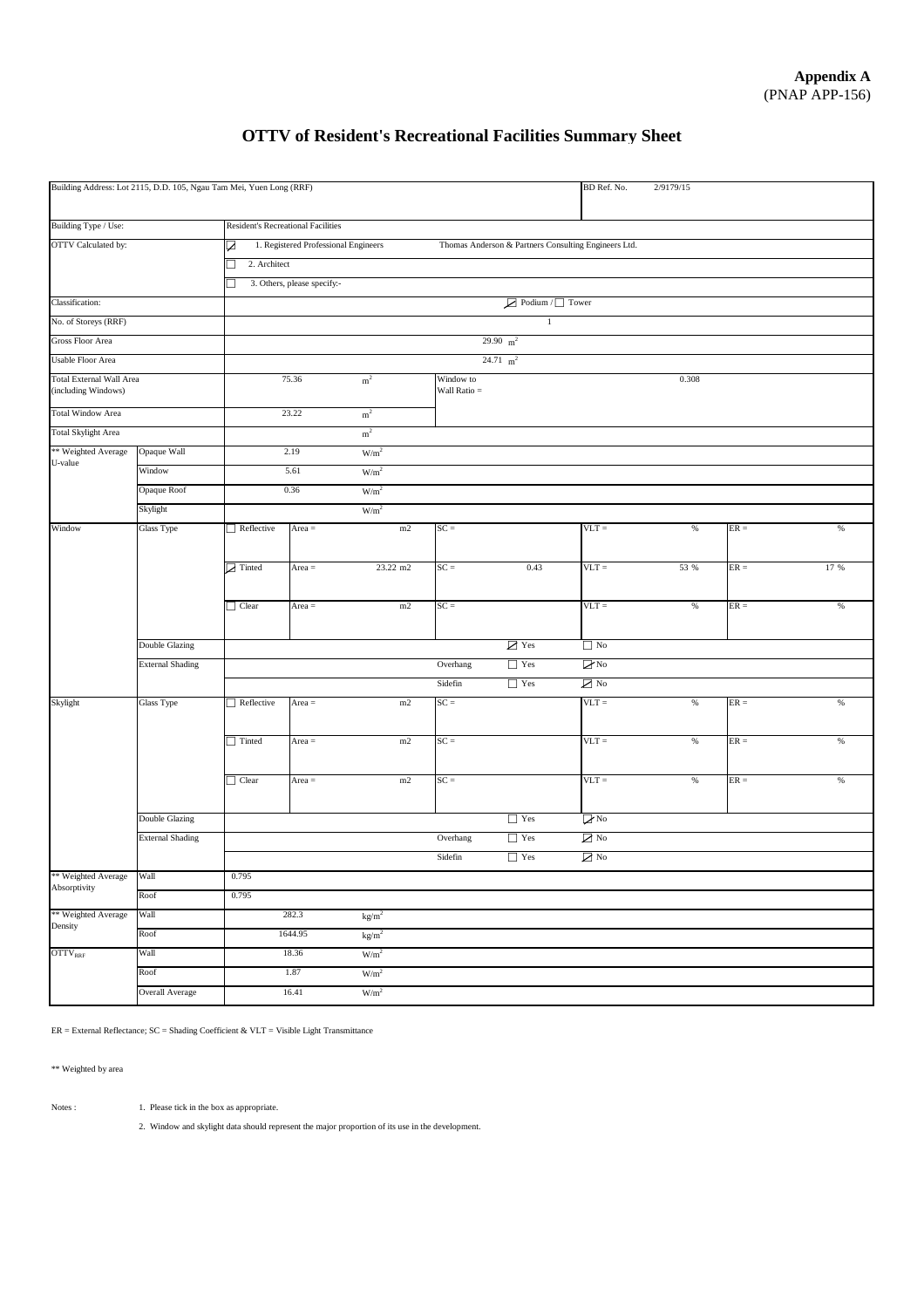## Construction of Walls and Roof



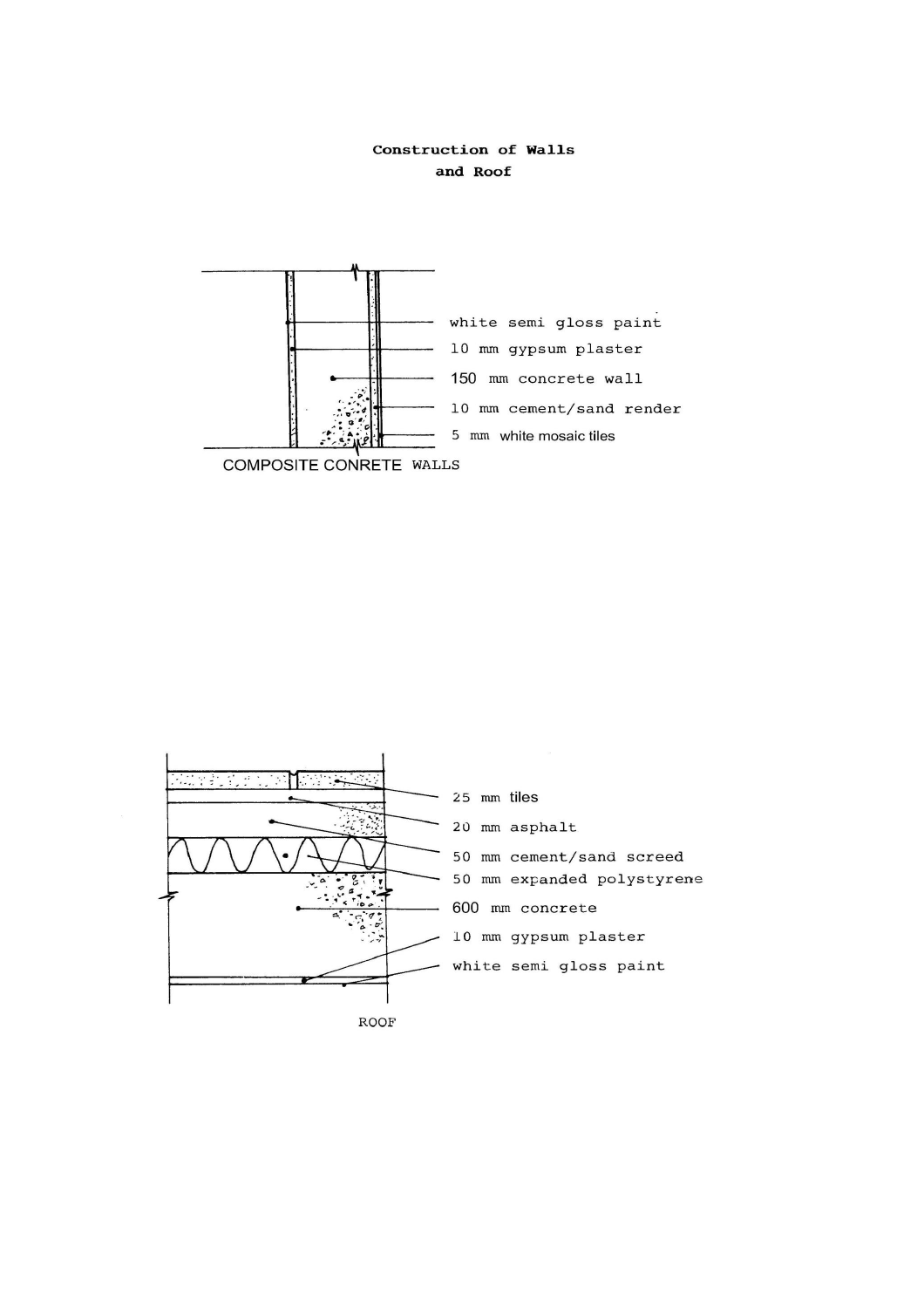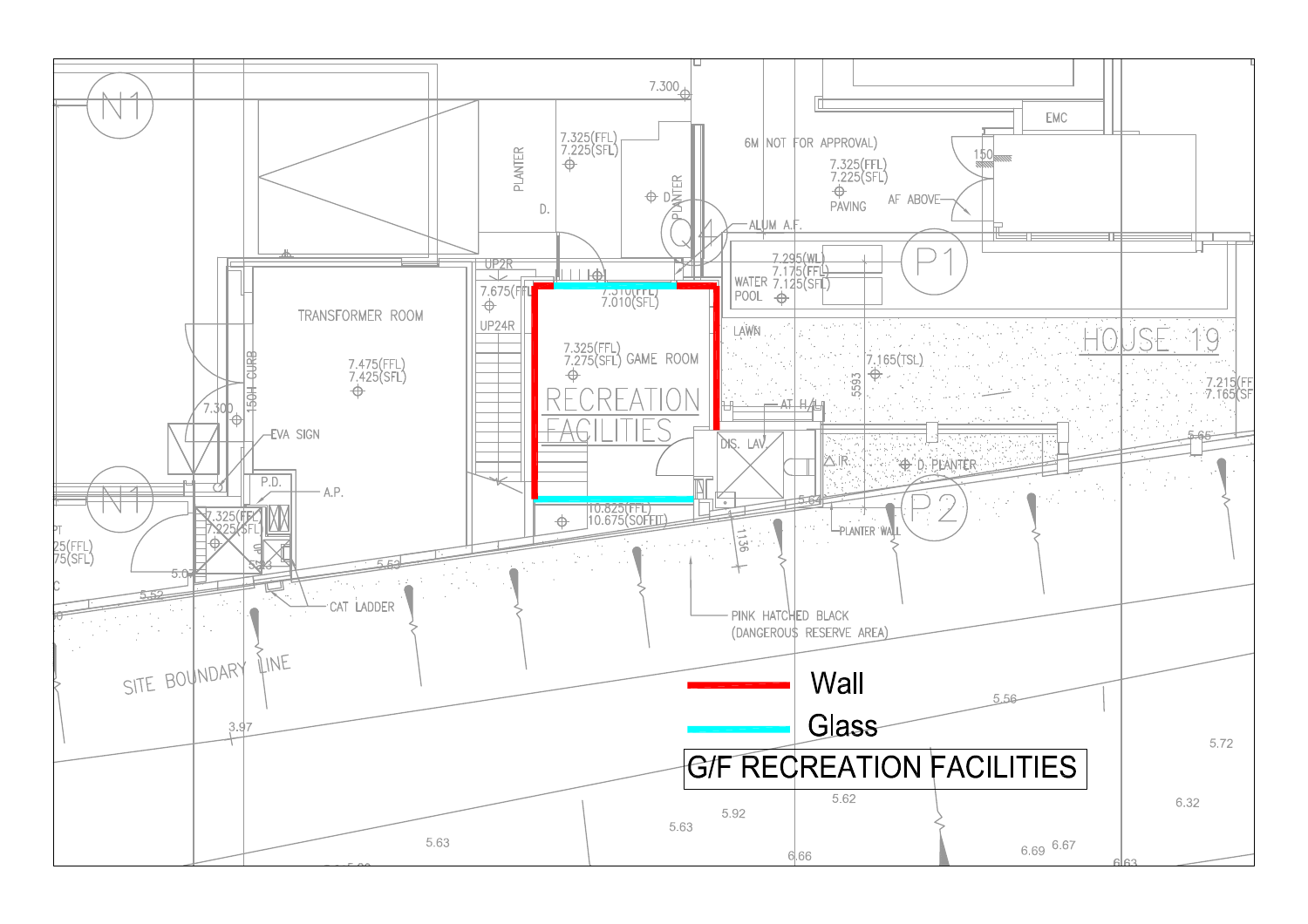